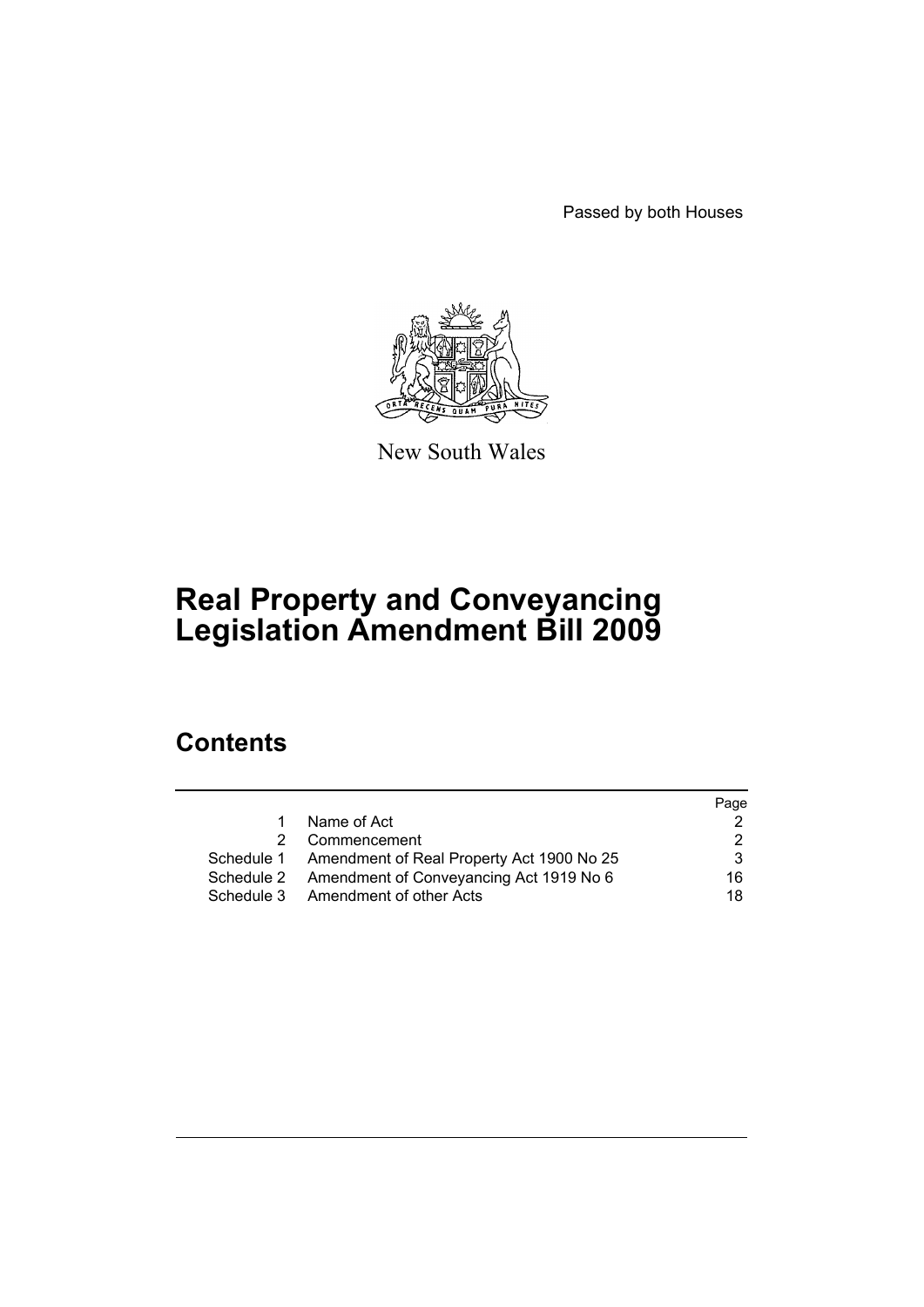*I certify that this public bill, which originated in the Legislative Assembly, has finally passed the Legislative Council and the Legislative Assembly of New South Wales.*

> *Clerk of the Legislative Assembly. Legislative Assembly, Sydney, , 2009*



New South Wales

# **Real Property and Conveyancing Legislation Amendment Bill 2009**

Act No , 2009

An Act to amend the *Real Property Act 1900* and other legislation to make further provision with respect to indefeasibility of title, compensation, identification requirements and duties of mortgagees; and for other purposes.

*I have examined this bill and find it to correspond in all respects with the bill as finally passed by both Houses.*

*Assistant Speaker of the Legislative Assembly.*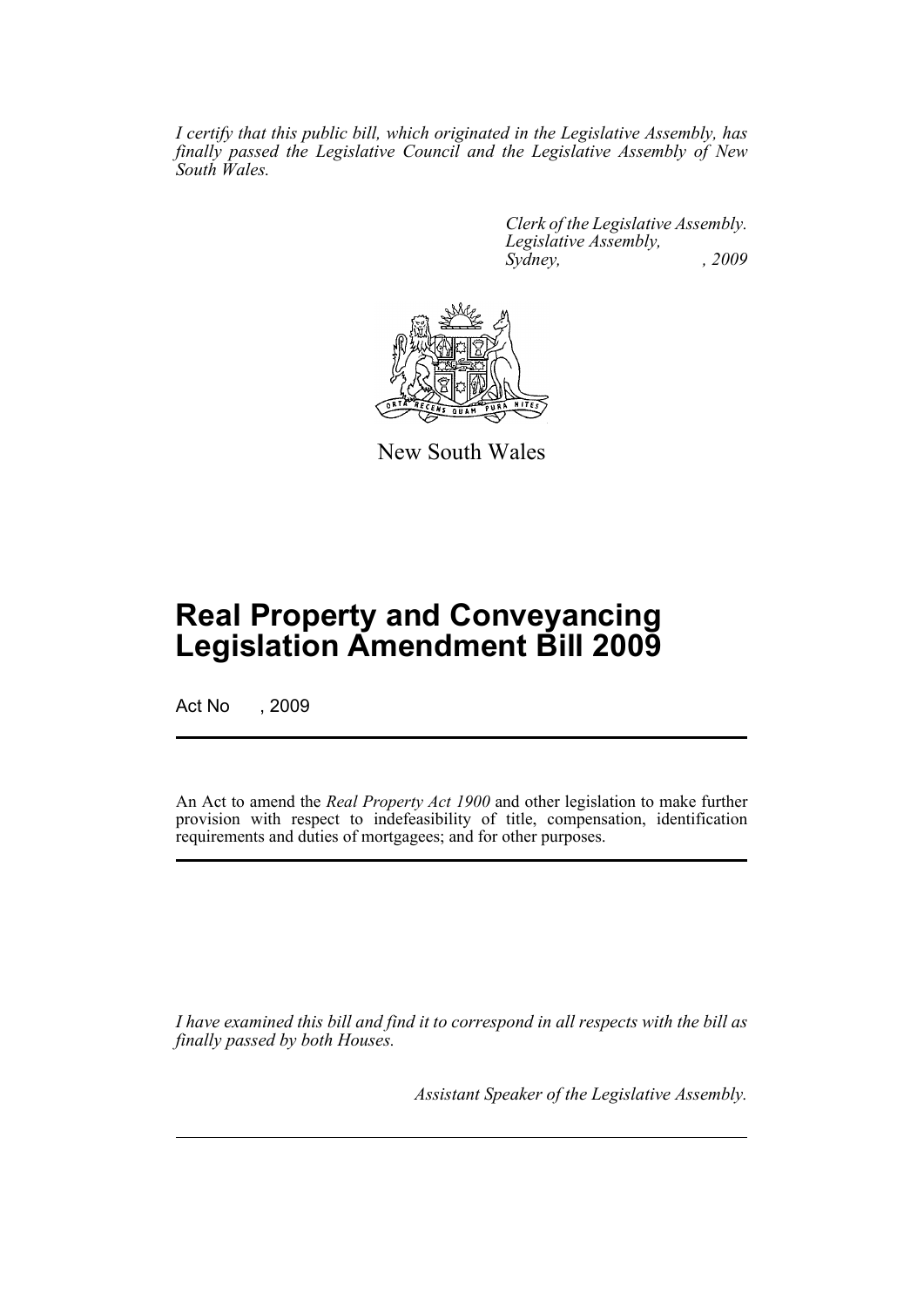# <span id="page-2-0"></span>**The Legislature of New South Wales enacts:**

## **1 Name of Act**

This Act is the *Real Property and Conveyancing Legislation Amendment Act 2009*.

## <span id="page-2-1"></span>**2 Commencement**

- (1) This Act commences on the date of assent to this Act, except as provided by subsection (2).
- (2) The following provisions commence on a day or days to be appointed by proclamation:
	- (a) Schedule 1 [4], [6] and [7],
	- (b) Schedule 2 [4].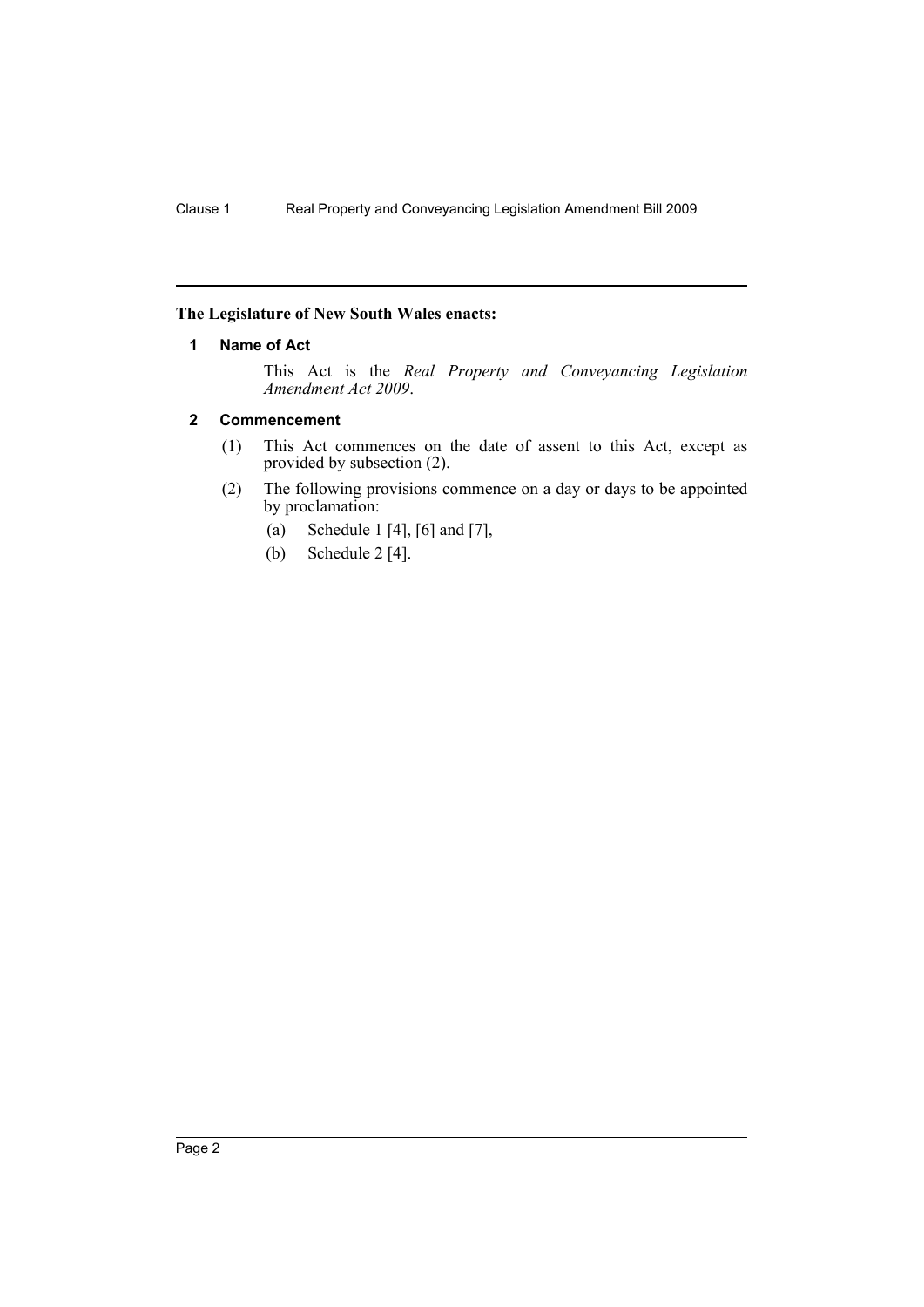Amendment of Real Property Act 1900 No 25 Schedule 1

# <span id="page-3-0"></span>**Schedule 1 Amendment of Real Property Act 1900 No 25**

#### **[1] Section 12D**

Insert after section 12C:

#### **12D Registrar-General's Directions**

- (1) For the purposes of this Act, the Registrar-General may provide information and guidance with respect to the following (to be known as the Registrar-General's Directions):
	- (a) the completion of approved forms,
	- (b) the preparation and lodgment of documents and plans for registration or recording,
	- (c) any other matters that the Registrar-General considers appropriate.
- (2) The Registrar-General's Directions are to be published on the internet or made available through any other means determined by the Registrar-General.

### **[2] Section 42 Estate of registered proprietor paramount**

Insert after section 42 (2):

(3) This section prevails over any inconsistent provision of any other Act or law unless the inconsistent provision expressly provides that it is to have effect despite anything contained in this section.

#### **[3] Section 49 Cancellation of recordings of easements after abandonment, consolidation of tenements or release**

Omit section 49 (4). Insert instead:

- (4) Before cancelling any such recording, the Registrar-General must:
	- (a) serve a notice of intention to cancel the recording, personally or by post, on:
		- (i) where the instrument creating the easement does not allow the identification of the land benefited by the easement—any person that the Registrar-General considers should receive such a notice taking into consideration the nature and location of the easement, the circumstances surrounding the creation of the easement and the physical characteristics of any relevant land, or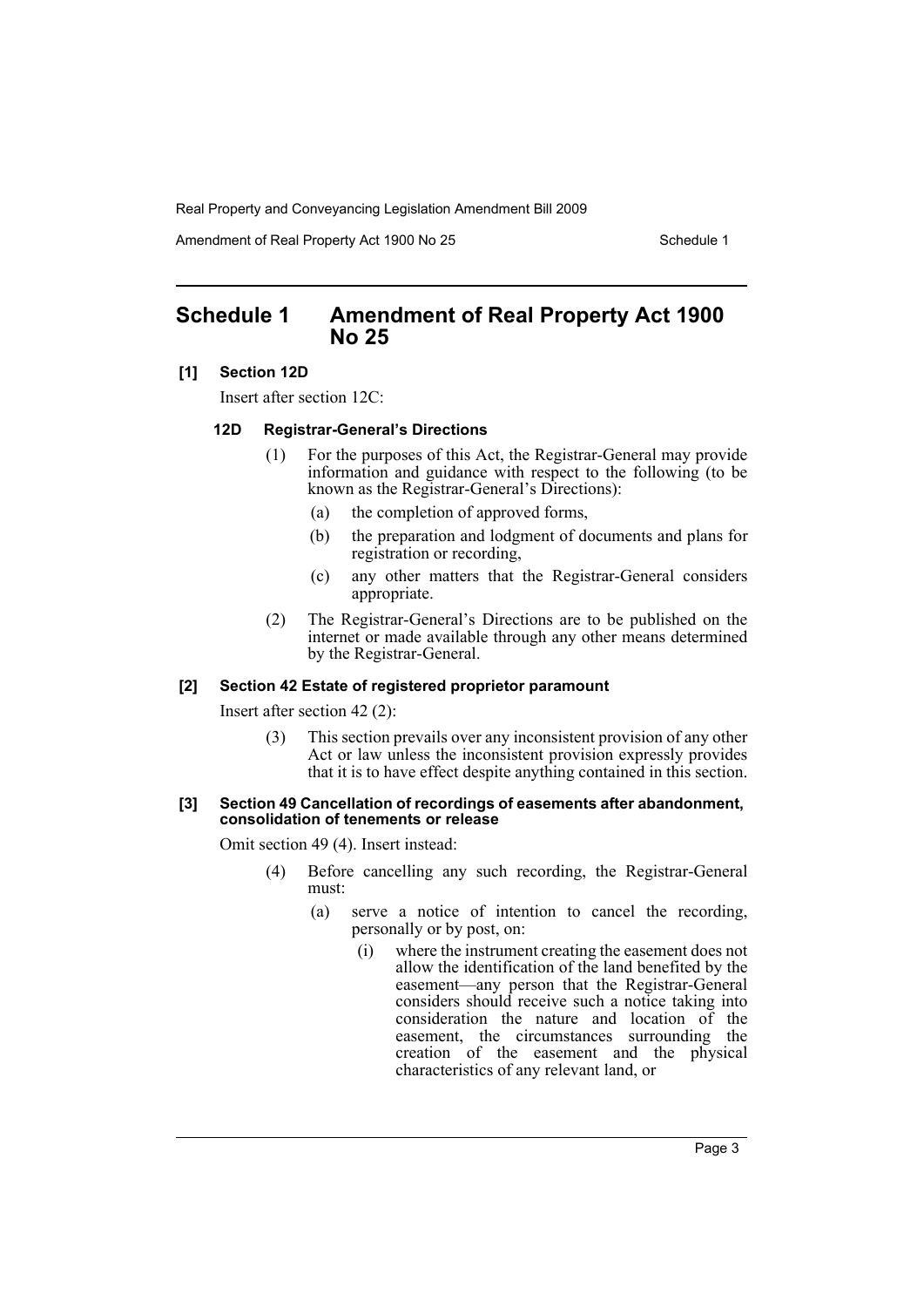Schedule 1 Amendment of Real Property Act 1900 No 25

- (ii) in any other case—all persons having a registered estate or interest in land benefited by the easement, and
- (b) consider any submission made by those persons (but only if the submission is made by the date specified in the notice, being a date later than one month from the date on which the notice is served).
- (4A) However, the Registrar-General may give notice of the intention to cancel a recording to some or all of the persons referred to in subsection (4) (a) by advertisement in a newspaper rather than by personal or postal service if the Registrar-General is of the opinion that:
	- (a) it is appropriate in the circumstances to give notice by advertisement in a newspaper, and
	- (b) the relevant easement is unlikely to be of real benefit to the land benefited by the easement because the land benefited is no longer connected to the land burdened by the easement in a way that allows access to the site of the easement.

#### **[4] Section 56C**

Insert after section 56B:

#### **56C Confirmation of identity of mortgagor**

#### (1) **Mortgagee must confirm identity of mortgagor**

Before presenting a mortgage for lodgment under this Act, the mortgagee must take reasonable steps to ensure that the person who executed the mortgage, or on whose behalf the mortgage was executed, as mortgagor is the same person who is, or is to become, the registered proprietor of the land that is security for the payment of the debt to which the mortgage relates.

(2) Without limiting the generality of subsection (1), the mortgagee is to be considered as having taken reasonable steps to ensure the identity of the mortgagor under subsection (1) if the mortgagee has taken the steps prescribed by the regulations.

#### (3) **Record-keeping requirements**

A mortgagee must keep the following for a period of 7 years from the date of registration of the mortgage under this Act (or for such other period as may be prescribed by the regulations):

(a) a written record of the steps taken by the mortgagee to comply with subsection (1),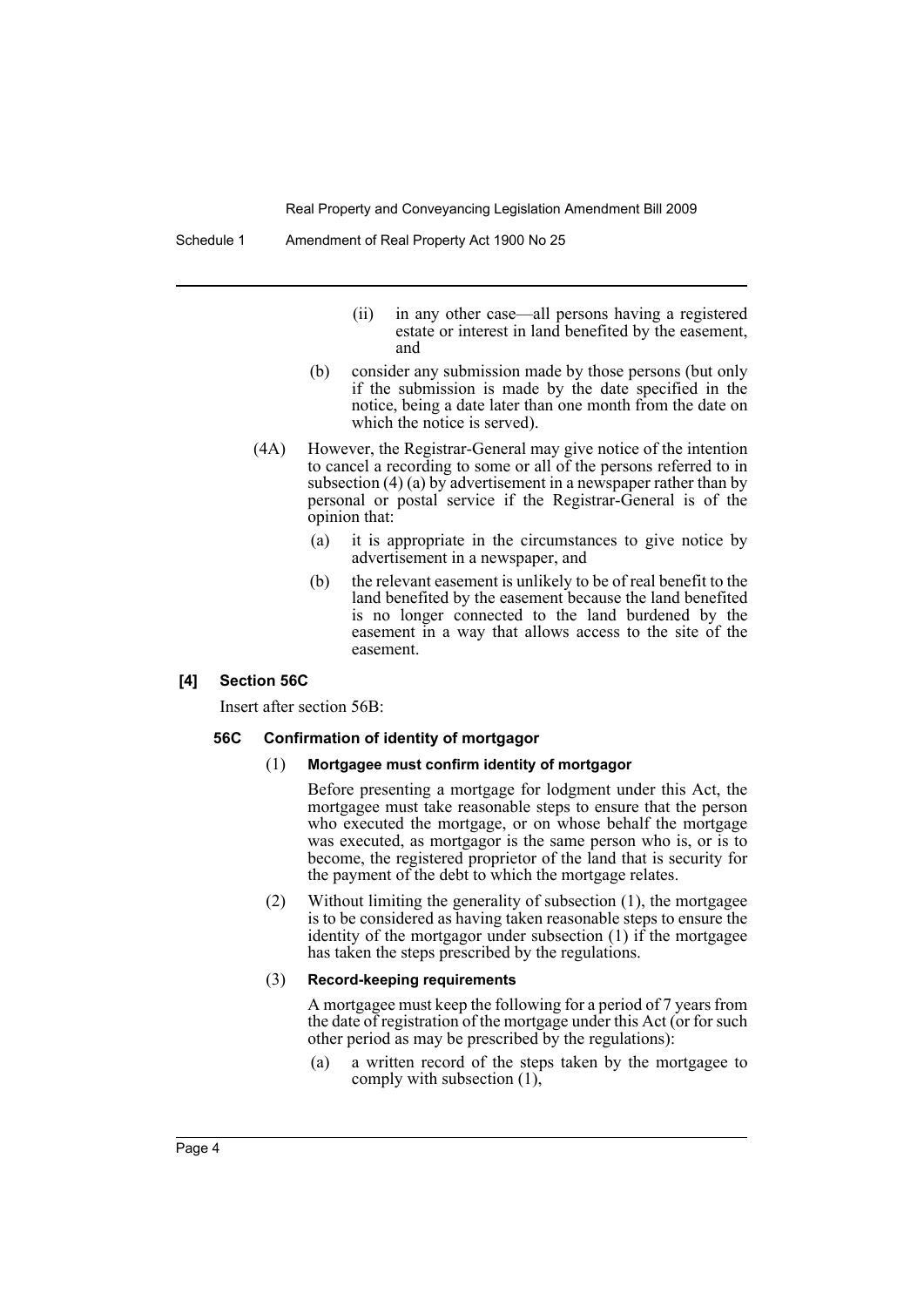Amendment of Real Property Act 1900 No 25 Schedule 1

(b) a copy of any document obtained by the mortgagee to comply with subsection (1).

#### (4) **Mortgagee to answer questions and produce documents**

The Registrar-General, in determining whether or not this section has been complied with, may at any time require the mortgagee:

- (a) to answer questions in relation to the steps taken by the mortgagee to comply with subsection (1), and
- (b) to produce for inspection any records kept under subsection (3).
- (5) If a person fails to comply with a requirement made under subsection (4), the Registrar-General may:
	- (a) in relation to a registered mortgage—make a recording in the Register, with respect to the relevant land, to that effect, and
	- (b) in relation to a mortgage that has not been registered refuse to register, or reject, the mortgage in accordance with section 39 (1A) or refuse to make any recording or entry in the Register or take any other action in respect of the mortgage.

#### (6) **Cancellation of recordings in the Register**

The Registrar-General may cancel, in such manner as the Registrar-General considers appropriate, any recording in the Register with respect to a mortgage if the Registrar-General is of the opinion:

- (a) that the execution of the mortgage involved fraud against the registered proprietor of the mortgaged land, and
- (b) that the mortgagee:
	- (i) has failed to comply with subsection (1), or
	- (ii) had actual or constructive notice that the mortgagor was not the same person as the person who was, or was about to become, the registered proprietor of the land that is security for the payment of the debt to which the mortgage relates.
- (7) Before cancelling a recording of a mortgage in the Register under subsection (6), the Registrar-General must give notice of the proposed cancellation to the mortgagee and may also give notice to any other person that the Registrar-General considers should be notified of the cancellation. Section 12A (2) and (3) apply to and with respect to a notice given under this section.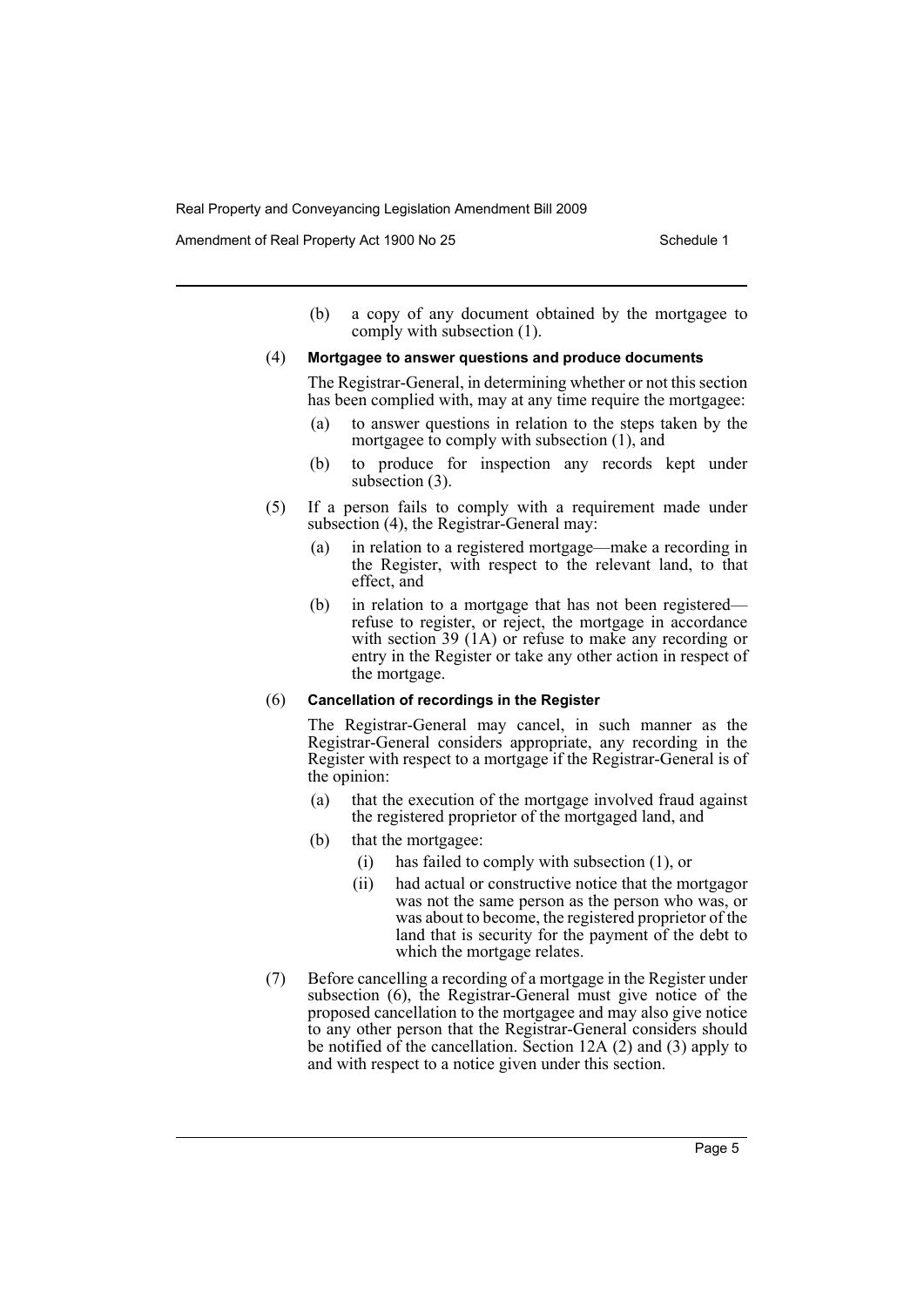Schedule 1 Amendment of Real Property Act 1900 No 25

#### (8) **Application to transferee of a mortgage**

This section applies to the transferee of a mortgage in the same way that it applies to a mortgagee (that is, requiring the transferee of a mortgage to take reasonable steps to ensure that the person who executed the mortgage as mortgagor is the same person who is, or is about to become, the registered proprietor of the land that is security for the payment of the debt to which the mortgage relates). Accordingly, a reference in this section to:

- (a) the presentation of a mortgage includes a reference to the presentation of a transfer of mortgage, and
- (b) the mortgagee includes a reference to the transferee of the mortgage, and
- (c) the date of the registration of the mortgage includes a reference to the date of registration of the transfer of mortgage.

#### **[5] Section 106**

Omit the section. Insert instead:

#### **106 Execution of instruments by corporations**

For the purposes of this Act, the provisions of sections 127–129 of the *Corporations Act 2001* of the Commonwealth are taken to apply to the execution of instruments as if:

- (a) those provisions formed part of this Act, and
- (b) any reference in those provisions to a company were a reference to a corporation that is not a company within the meaning of the *Corporations Act 2001* of the Commonwealth.

**Note.** Sections 127–129 of the *Corporations Act 2001* of the Commonwealth apply to companies under that Act as a matter of federal law.

#### **[6] Section 117 Certificate of correctness**

Omit section 117 (1) (b). Insert instead:

- (b) a certificate (signed by each witness to the execution of the application, dealing or caveat) to the effect that:
	- (i) the witness is an eligible witness, and
	- (ii) the application, dealing or caveat was executed by the person to whose execution of the application, dealing or caveat the witness is attesting in the presence of the witness.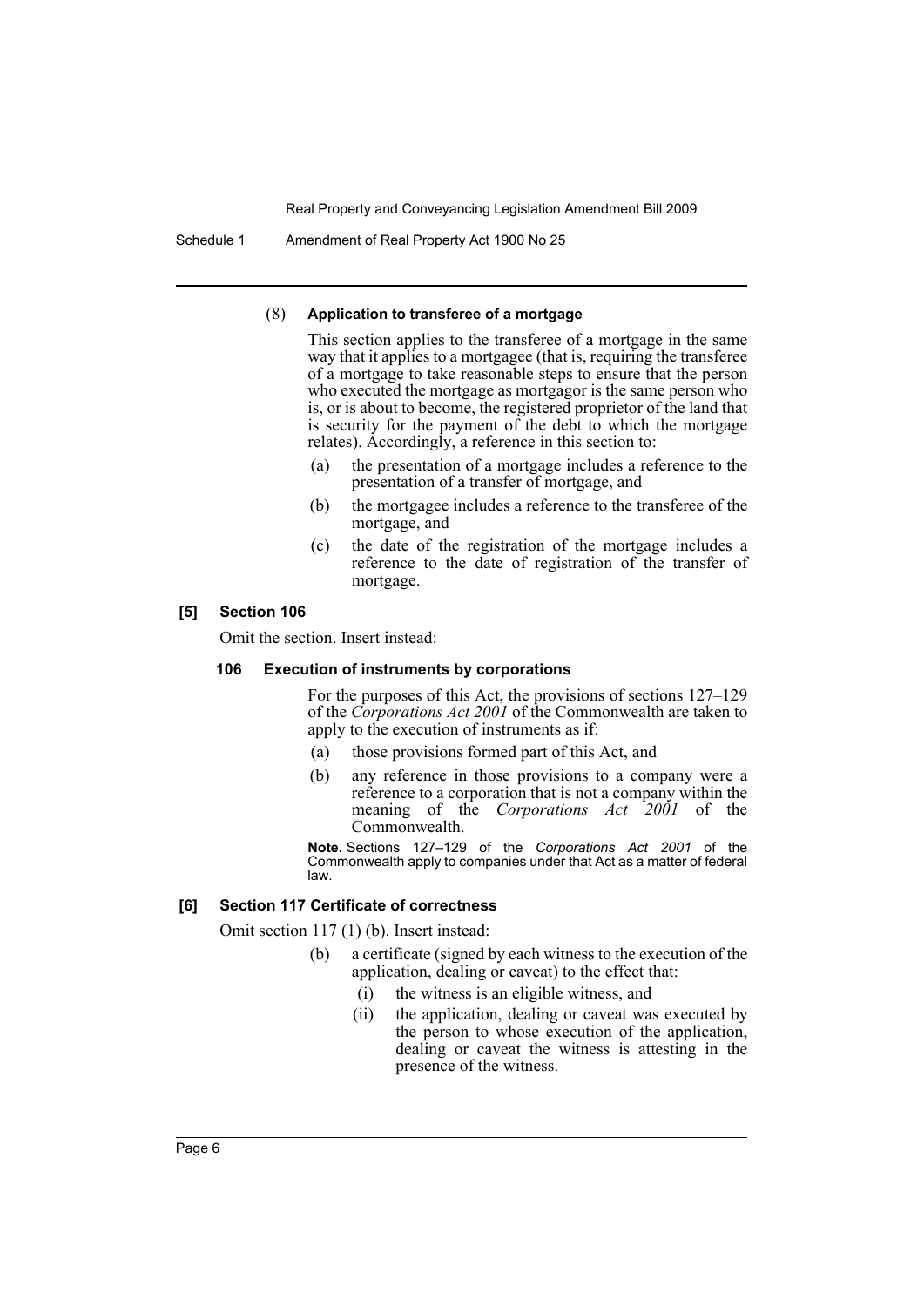Amendment of Real Property Act 1900 No 25 Schedule 1

# **[7] Section 117 (4) and (5)**

Insert after section 117 (3):

- In this section, *eligible witness*, in relation to the execution of an application, dealing or caveat, means a person who:
	- (a) is at least 18 years of age, and
	- (b) is not a party to the application, dealing or caveat, and
	- (c) has known the person to whose execution of the application, dealing or caveat the witness is attesting for more than 12 months or has taken reasonable steps to ensure the identity of that person.
- (5) Without limiting the generality of subsection (4) (c), a witness is to be considered as having taken reasonable steps to ensure the identity of the person to whose execution of the application, dealing or caveat the witness is attesting if the person has taken the steps prescribed by the regulations.

## **[8] Section 120 Proceedings for compensation**

Omit "may take proceedings in any court of competent jurisdiction for the recovery of damages" from section 120 (1).

Insert instead "may commence proceedings in the Supreme Court for the recovery of damages".

# **[9] Section 120 (2)**

Insert "only" after "taken".

# **[10] Section 127 Barring of actions where claimant on notice**

Insert after section 127 (3):

- (4) Proceedings based on the abandonment of an easement do not lie against the Registrar-General where the person alleging loss from that abandonment, or any previous registered proprietor of the land benefited by that easement:
	- (a) had notice (by personal service or otherwise) or was otherwise aware that the Registrar-General intended to cancel a recording relating to the easement in the Register, and
	- (b) had omitted to lodge a caveat forbidding the grant of the application or had allowed such a caveat to lapse.
- (5) Proceedings based on the correction of the Register in accordance with this Act by the Registrar-General do not lie against the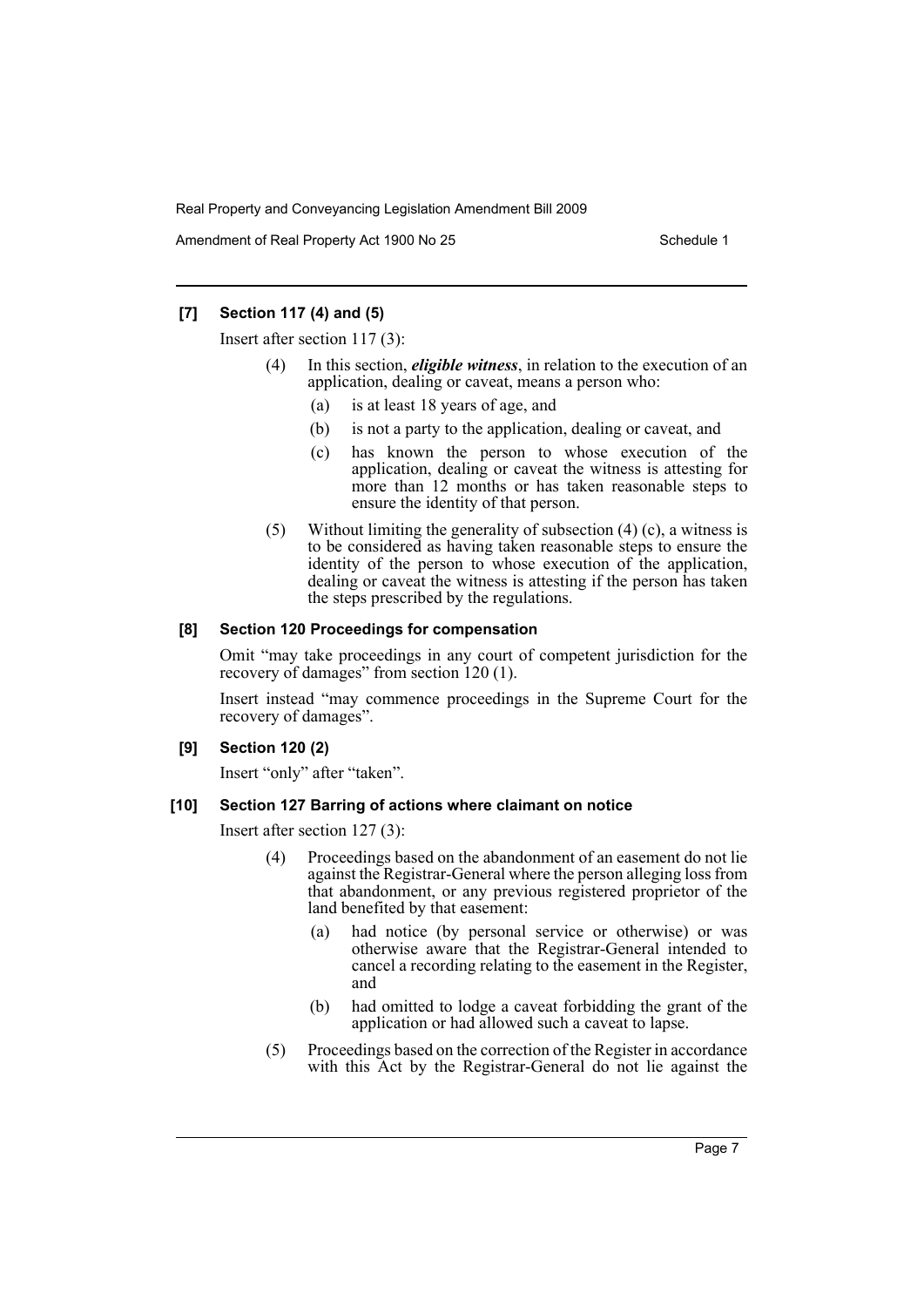Registrar-General where the person alleging loss from that correction:

- (a) had notice (by personal service or otherwise) or was otherwise aware that the Registrar-General intended to correct the Register, and
- (b) had failed to serve on the Registrar-General or give the Registrar-General written notice of an order made by the Supreme Court restraining the action.

#### **[11] Section 128 Definitions**

Insert in alphabetical order in section 128 (1):

*insurer* means a professional indemnity insurer and any other person who carries on an insurance business within the meaning of the *Insurance Act 1973* of the Commonwealth.

#### **[12] Section 129 Circumstances in which compensation payable**

Omit "licensed conveyancer or real estate agent" from section 129 (2) (b) (i).

Insert instead "licensed conveyancer, real estate agent or information broker".

#### **[13] Section 129 (2) (e)–(i)**

Omit "to the extent to which" wherever occurring. Insert instead "where".

## **[14] Section 129 (2) (j)–(o)**

Insert at the end of section 129 (2) (i):

, or

- (j) where the loss or damage arises from the person's failure, as mortgagee or transferee of a mortgage, to comply with section 56C or from the cancellation of a recording with respect to a mortgage in accordance with section 56C (6), or
- (k) where the loss or damage arises from the recording of a Registrar-General's caveat in the Register under section 12 (1) (e) or (f) or the removal of such a caveat by the Registrar-General, or
- (l) where the loss or damage arises from the execution of an instrument by an attorney (under a power of attorney) acting contrary to, or outside of, the authority conferred on him or her by the power of attorney, or
- (m) where the loss or damage is the result of an easement not being recorded in the Register (except where the easement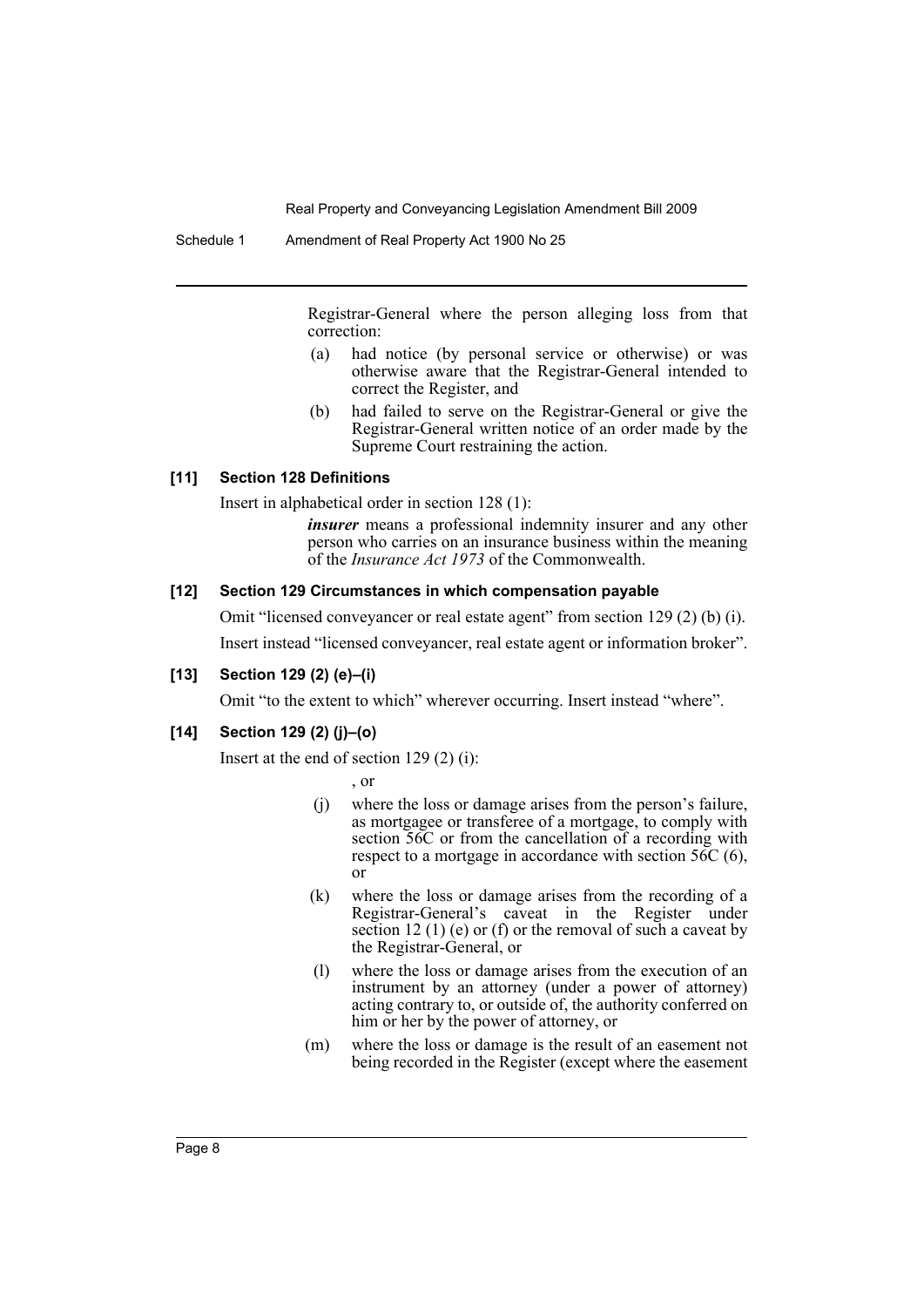Amendment of Real Property Act 1900 No 25 Schedule 1

is not recorded in the Register due to an error of the Registrar-General), or

- (n) where the loss or damage arises from the improper exercise of a power of sale, or
- (o) where the loss or damage arises from the operation of section 129 of the *Corporations Act 2001* of the Commonwealth.

# **[15] Section 129 (4)–(6)**

Insert after section 129 (3):

- (4) For the purposes of subsection (2) (m), an error of the Registrar-General does not extend to the Registrar-General's failure, in relation to the creation of a qualified folio of the Register under Part 4A, to make searches or inquiries as to the existence of any easement.
- (5) The entitlement to compensation under subsection (1) does not confer any entitlement to compensation for personal injury.
- (6) In this section, *information broker* means a person who has entered into an agreement with the Registrar-General to make information in the Register available in accordance with the conditions determined by the Registrar-General under section 96B (2).

#### **[16] Sections 129A and 129B**

Insert after section 129:

#### **129A Limits on amount recoverable generally**

The total compensation that is payable under this Part, in relation to loss or damage suffered by a person as a result of the person being deprived of land or any estate or interest in land, is limited to the market value of the land at the date on which compensation is awarded to that person plus any legal, valuation or other professional costs reasonably incurred by the person in making the claim.

#### **129B Limits on amount recoverable in respect of mortgage obtained by fraud**

- (1) This section applies only in circumstances where:
	- (a) a claim for compensation is made as a result of the registration of a mortgage and the execution of the mortgage involved, in the opinion of the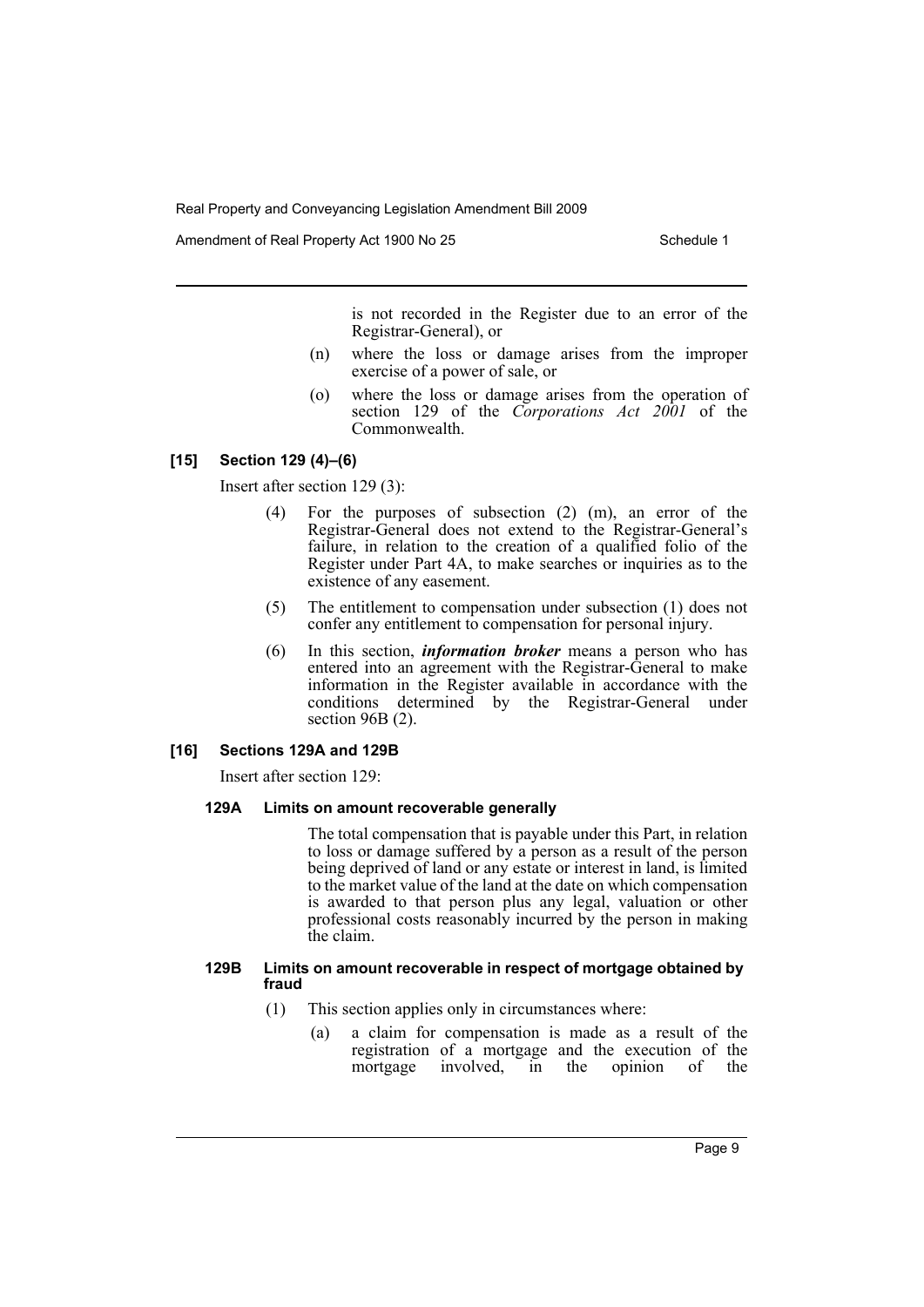Registrar-General, fraud against a registered proprietor of the mortgaged land, and

- (b) a person would be entitled to compensation under this Part for deprivation of the mortgaged land as a consequence of fraud if the position of that person is not otherwise rectified, and
- (c) as a result of the registration of the mortgage, the mortgagee is entitled to exercise a power of sale in respect of the land mortgaged.
- (2) Section 129A does not apply in the circumstances in which this section applies.
- (3) The total compensation that is payable to a mortgagee is limited to the market value of the land at the date on which compensation is awarded to the mortgagee less the amount secured by any other mortgage affecting the same land (including a mortgage that is registered as a result of fraud) that has, or would have had, more priority.
- (4) Subsections  $(5)$  and  $(6)$ :
	- (a) apply to limit the interest and costs components of a claim, and
	- (b) apply despite anything to the contrary in the mortgage (including any associated document).
- (5) The rate of interest to be applied in calculating the interest component of a claim on any particular day must not exceed:
	- (a) if the interest rate specified in the mortgage is no greater than the official cash rate applicable on that day plus 2% the interest rate specified in the mortgage, or
	- (b) if the interest rate specified in the mortgage is greater than the official cash rate applicable on that day plus 2%—the official cash rate plus  $2\%$ .
- (6) The costs component (being the costs incurred by the mortgagee in relation to the mortgage) of a claim is limited to the reasonable costs incurred by the mortgagee in directly protecting the mortgagee's interest in respect of the land mortgaged.
- (7) In this section, *official cash rate* means the official cash rate specified by the Reserve Bank of Australia.
- **[17] Section 131 Administrative proceedings for recovery of compensation**

Insert "(including information verified by statutory declaration)" after "information" in section 131 $(7)$  $(a)$ .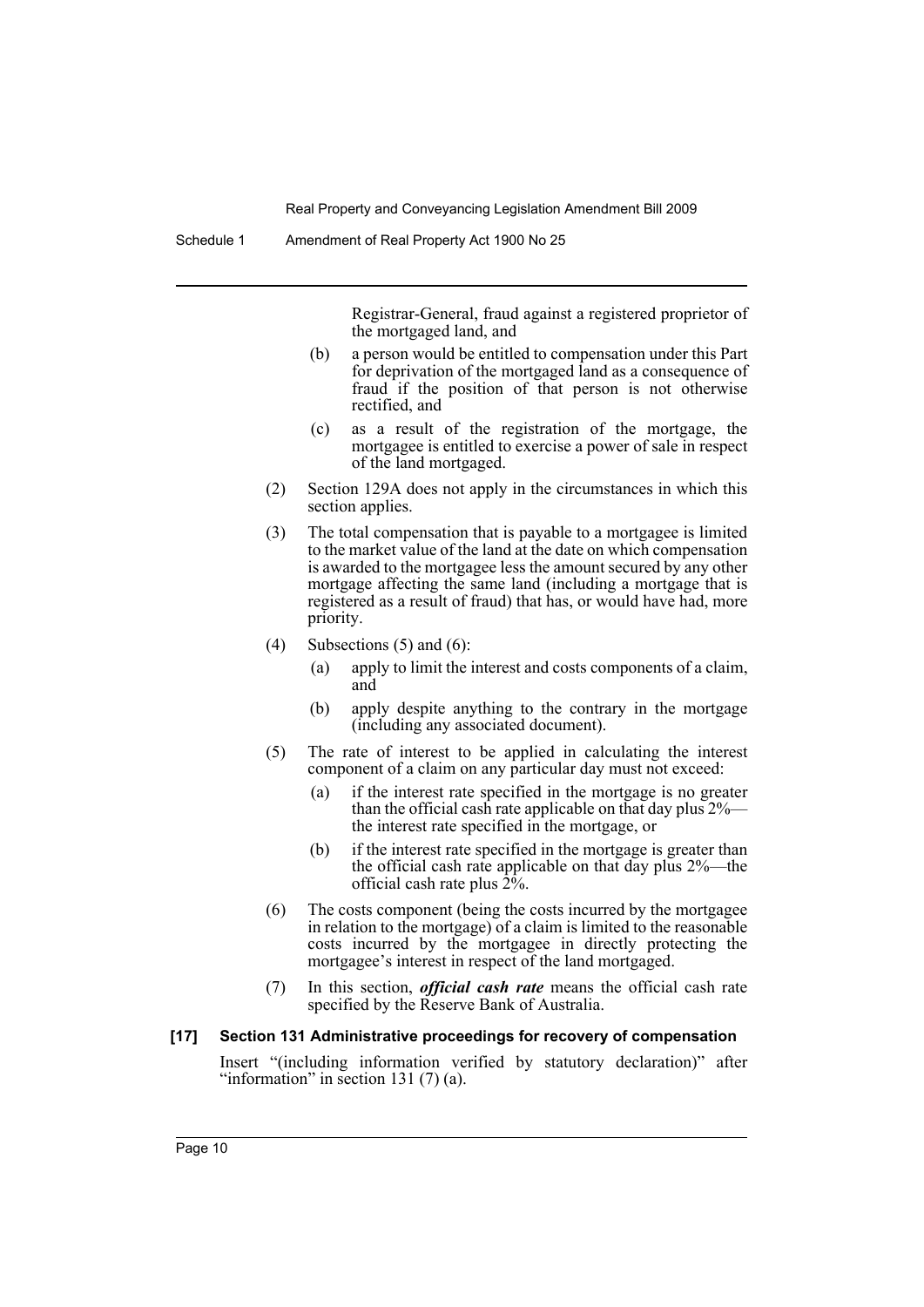Amendment of Real Property Act 1900 No 25 Schedule 1

## **[18] Section 131 (7A)**

Insert after section 131 (7):

- (7A) Without limiting subsection (6), the following information is information that is required to enable the Registrar-General to assess the validity of a claim, assess compensable loss and make an informed offer of compensation:
	- (a) details of any potential claims that the claimant may have against other parties to which the Registrar-General may be subrogated,
	- (b) details of any proceedings relating to the circumstances which gave rise to the claim (including the outcome of any such proceedings and whether any party to the proceedings has subrogated another person).

# **[19] Section 131 (8A)**

Insert after section 131 (8):

- (8A) Without limiting the power of the Registrar-General to refuse a claim in accordance with subsection (4), the Registrar-General may refuse a claim on the ground that a claimant has failed to comply with a request made under subsection (7) if:
	- (a) the request was made by notice in writing, and
	- (b) at least 2 months have elapsed since the notice was given to the claimant.

# **[20] Section 131 (9)**

Omit the subsection. Insert instead:

(9) For the purposes of section 132, a claim is taken to have been refused if it is not determined within 12 months after the claim was made. However, if at the end of that period the claimant has failed to provide information in fulfilment of the duty imposed by subsection (6), the claim is only taken to have been refused if it is not determined within 2 months after that information is provided.

# **[21] Section 132 Court proceedings for the recovery of compensation**

Omit section 132 (2). Insert instead:

- (2) Any such court proceedings may only be commenced:
	- (a) if administrative proceedings have been commenced and determined in relation to the compensable loss, or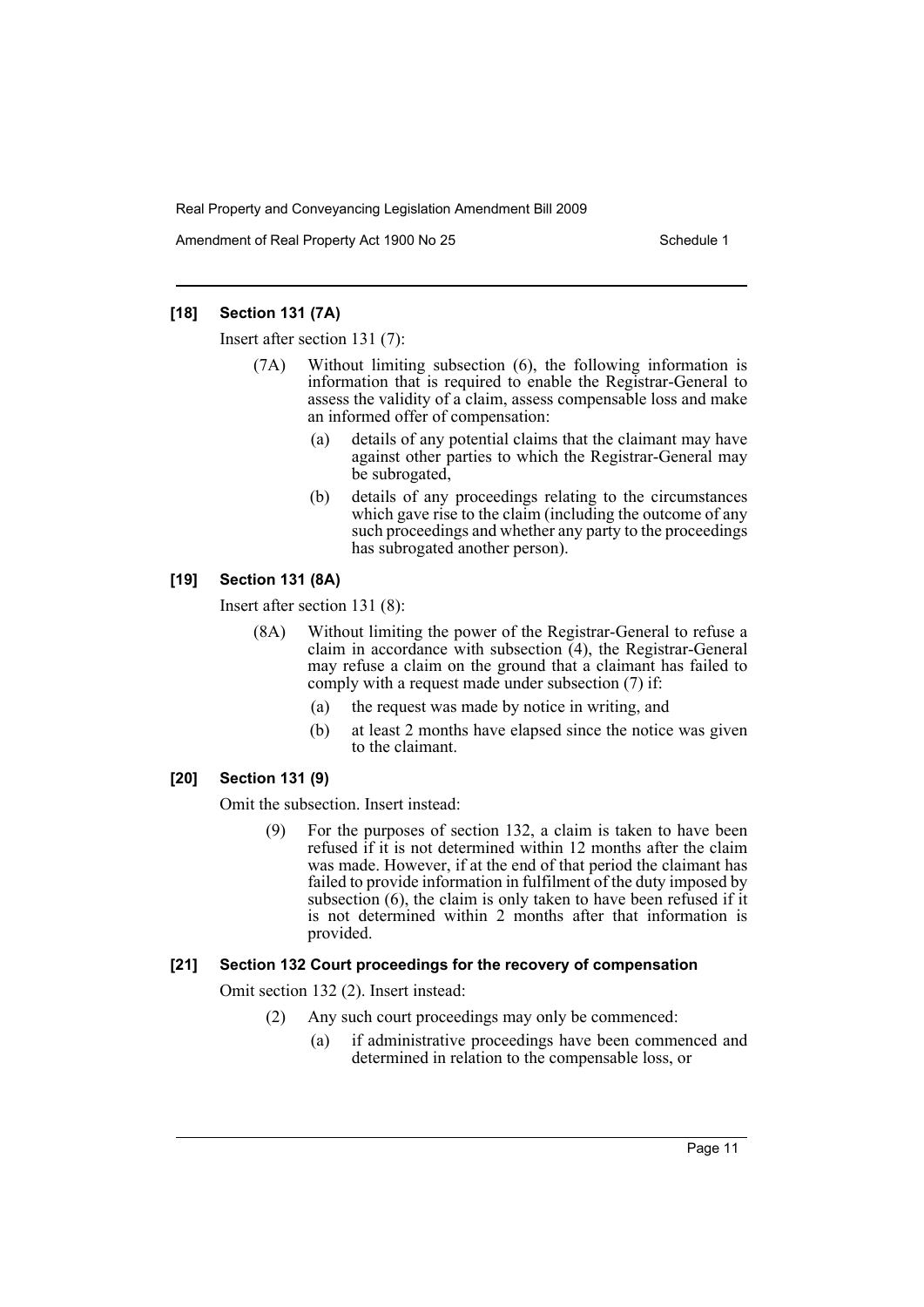Schedule 1 Amendment of Real Property Act 1900 No 25

(b) by leave of the court or with the consent of the Registrar-General.

(2A) Court proceedings commenced in accordance with subsection (2) (a) must be commenced within 3 months of the date on which the administrative proceedings have been determined in relation to the compensable loss.

## **[22] Section 132 (3)**

Omit "12 months referred to in subsection (2) (b)".

Insert instead "3 months referred to in subsection (2A)".

#### **[23] Section 132 (5)**

Insert "(less any interest awarded in relation to the period after the date of the offer)" after "by the court".

## **[24] Section 132 (6)–(8)**

Insert after section 132 (5):

- (6) If court proceedings are commenced following the refusal of a claim in accordance with section 131 (8A):
	- (a) the claimant's costs in the court proceedings are not payable by the Registrar-General, and
	- (b) the Registrar-General's costs are payable by the claimant, and
	- (c) the claimant is not entitled to any interest in respect of the amount of compensation claimed from the date of the notice referred to in section 131 (8A),

unless the court orders otherwise.

- (7) If court proceedings are commenced with the leave of the court or the consent of the Registrar-General under subsection (2), the claimant must co-operate fully with the Registrar-General for the purpose of ensuring that the Registrar-General has sufficient information to be able:
	- (a) to assess the validity of the claim, and
	- (b) to assess the claimant's compensable loss, and
	- (c) to make an informed offer of compensation.
- (8) If a claimant fails to comply with subsection (7):
	- (a) the claimant's costs in the court proceedings are not payable by the Registrar-General, and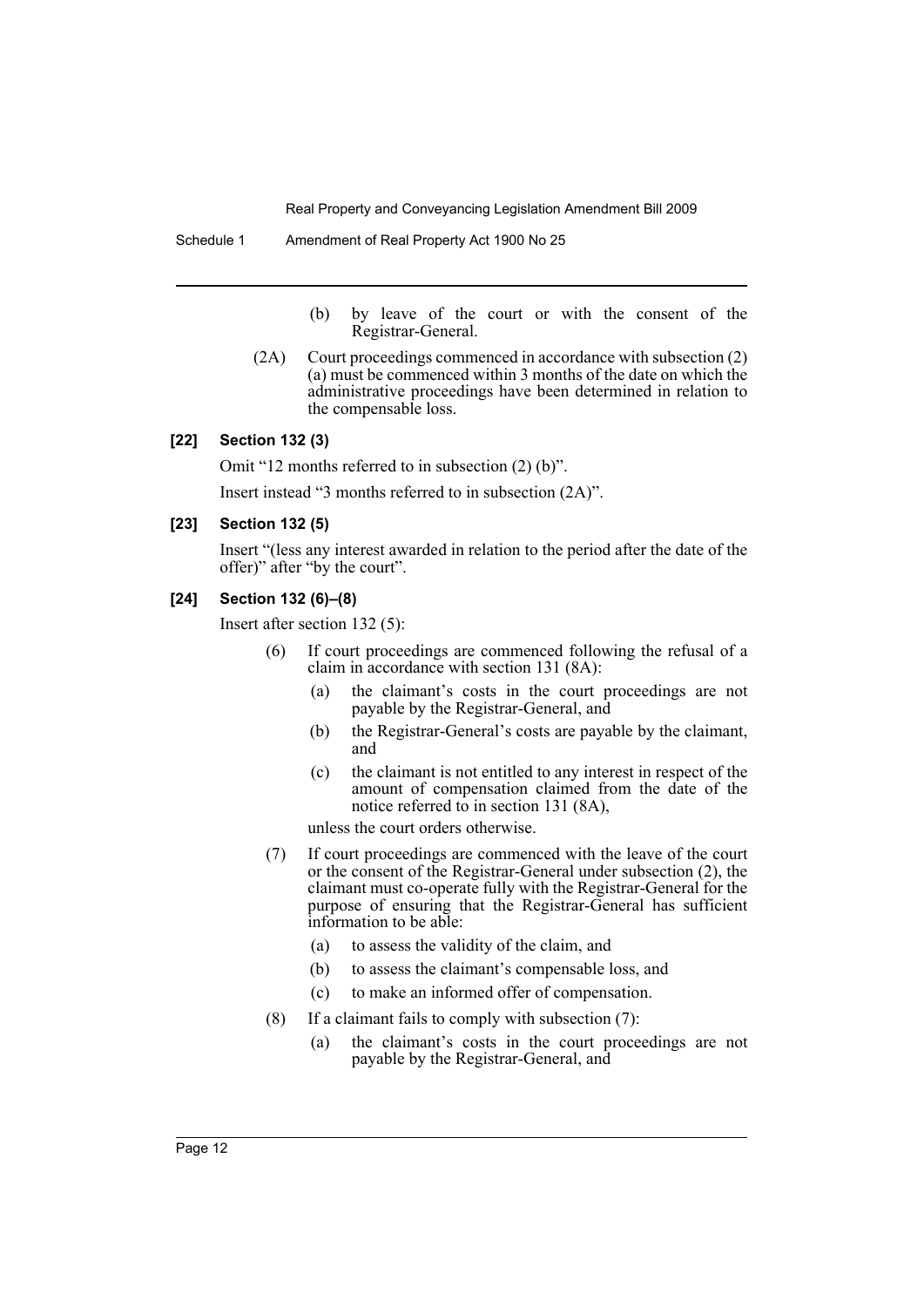Amendment of Real Property Act 1900 No 25 Schedule 1

- (b) the Registrar-General's costs are payable by the claimant, and
- (c) where the Registrar-General has requested information in accordance with subsection (7) in writing—the claimant is not entitled to any interest on the claim from the date of that notice,

unless the court orders otherwise.

# **[25] Section 133 Subrogation of rights to claim compensation**

Omit "A professional indemnity insurer" from section 133 (1).

Insert instead "An insurer".

## **[26] Section 133 (2)**

Omit the subsection. Insert instead:

(2) If administrative proceedings or court proceedings are commenced in relation to a claimant's compensable loss, the Registrar-General is subrogated to the claimant in respect of the claimant's rights and remedies against any person in relation to that loss.

#### **[27] Section 133 (5)**

Omit "*Legal Profession Act 1987*". Insert instead "*Legal Profession Act 2004*".

#### **[28] Section 133A**

Insert after section 133:

#### **133A Repayment of certain amounts**

- (1) If a claimant:
	- (a) receives a payment from the Torrens Assurance Fund in respect of the claim, and
	- (b) receives or recovers from another source or sources a payment on account of the compensable loss, and
	- (c) there is a surplus after deducting the amount of the compensable loss from the total amount received or recovered by the claimant from both or all sources,

the amount of the surplus is a debt payable by the claimant to the Torrens Assurance Fund.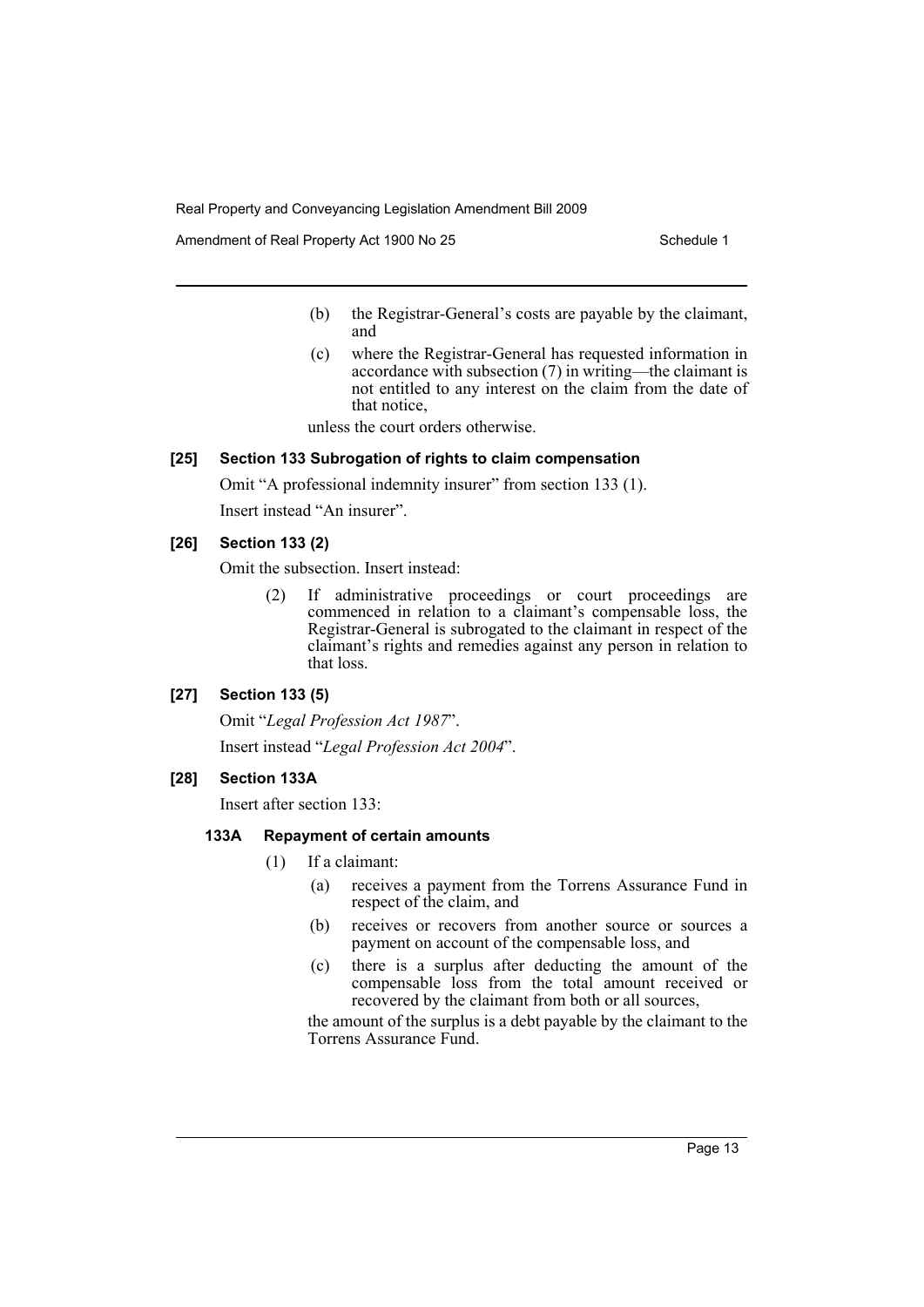Schedule 1 Amendment of Real Property Act 1900 No 25

(2) However, the amount payable by the claimant cannot exceed the amount the claimant received from the Torrens Assurance Fund in respect of the claim.

#### **[29] Section 138A**

Insert after section 138:

#### **138A Registrar-General may take steps to rectify Register in case of fraud**

- (1) The Registrar-General may, in relation to the settlement of a claim in accordance with section 135, take any of the steps set out in subsection (2) that are required to rectify the Register (including by registering a person as proprietor of land) if the Registrar-General is satisfied that:
	- (a) the person has been deprived of land, or an estate or interest in land, as a result of fraud, and
	- (b) the current registered proprietor acquired the estate or interest in land through fraud.
- (2) The Registrar-General may do one or more of the following:
	- (a) cancel or amend a folio of the Register,
	- (b) cancel, amend or make a recording in a folio of the Register,
	- (c) create a new folio of the Register,
	- (d) create a new edition of a computer folio,
	- (e) issue a new certificate of title.
- (3) The Registrar-General may, if he or she considers it appropriate to do so, require the current registered proprietor to deliver up the certificate of title for the purpose of it being cancelled, by notice in writing to the current registered proprietor.
- (4) If the current registered proprietor fails to respond to such a notice within a reasonable time or cannot be found for the giving of such a notice, the Registrar-General may, if the Registrar-General considers it appropriate, dispense with the production of the certificate of title or take action under the authority conferred upon the Registrar-General by conferred upon the Registrar-General by section 111 (3).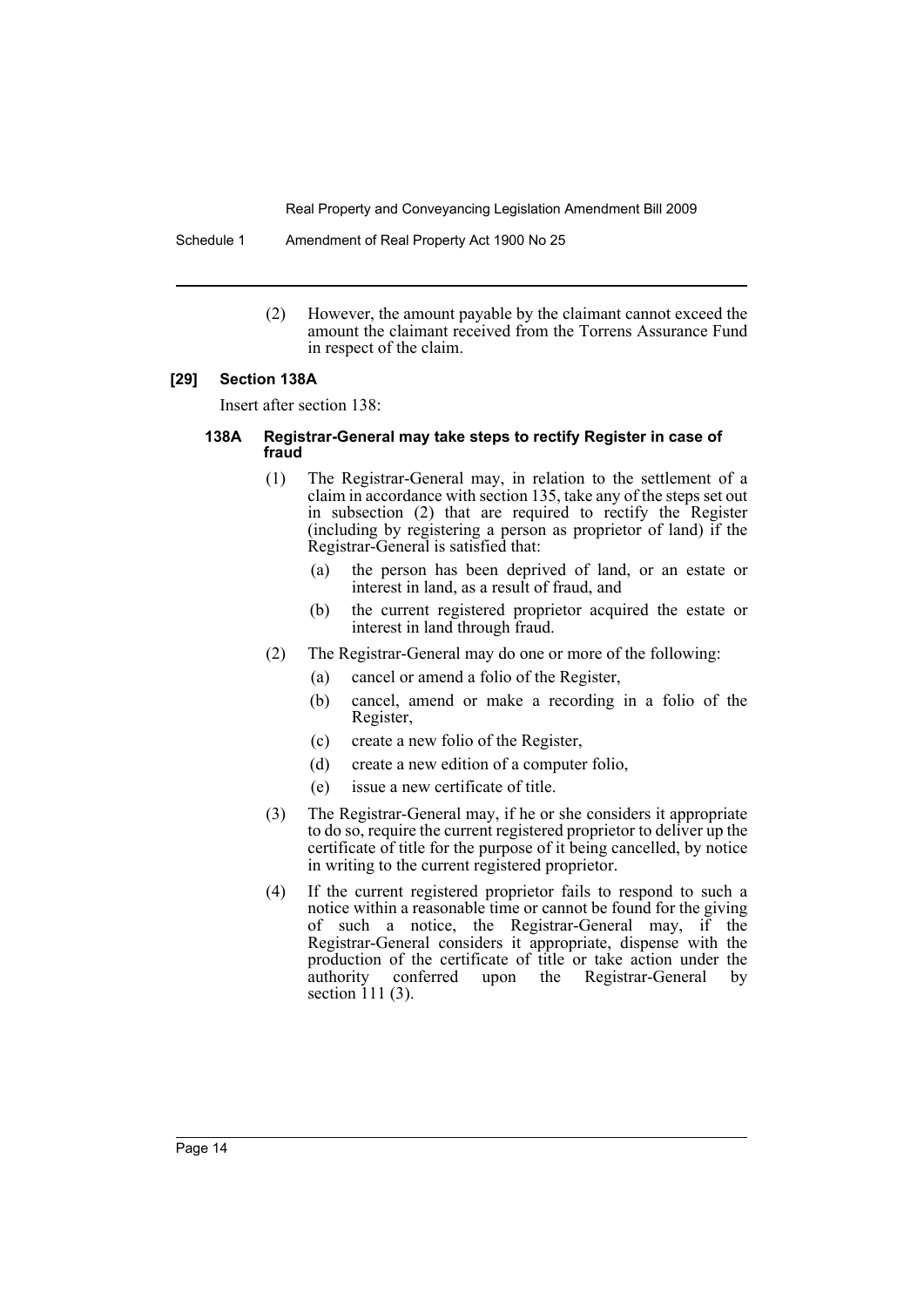Amendment of Real Property Act 1900 No 25 Schedule 1

## **[30] Schedule 3 Savings and transitional provisions**

Insert at the end of clause 1 (1):

*Real Property and Conveyancing Legislation Amendment Act 2009*

#### **[31] Schedule 3, Part 8**

Insert at the end of the Schedule:

# **Part 8 Real Property and Conveyancing Legislation Amendment Act 2009**

# **20 Definition**

In this Part, *amending Act* means the *Real Property and Conveyancing Legislation Amendment Act 2009*.

## **21 Confirmation of identity of mortgagor**

Section 56C, as inserted by the amending Act, does not apply in respect of any mortgages accepted for lodgment before the insertion of that section.

#### **22 Limits on compensation payable from Torrens Assurance Fund**

Sections 129A and 129B, as inserted by the amending Act, do not apply in respect of claims lodged before the insertion of those sections but extend to claims lodged after such insertion regardless of whether the loss or damage occurred before or after such insertion.

#### **23 Time limits for commencement of proceedings for the recovery of compensation**

Section 132 (2), (2A) and (3), as substituted, inserted and amended, respectively, by the amending Act, do not apply in relation to a matter if administrative proceedings were determined in that matter before the substitution, insertion or amendment.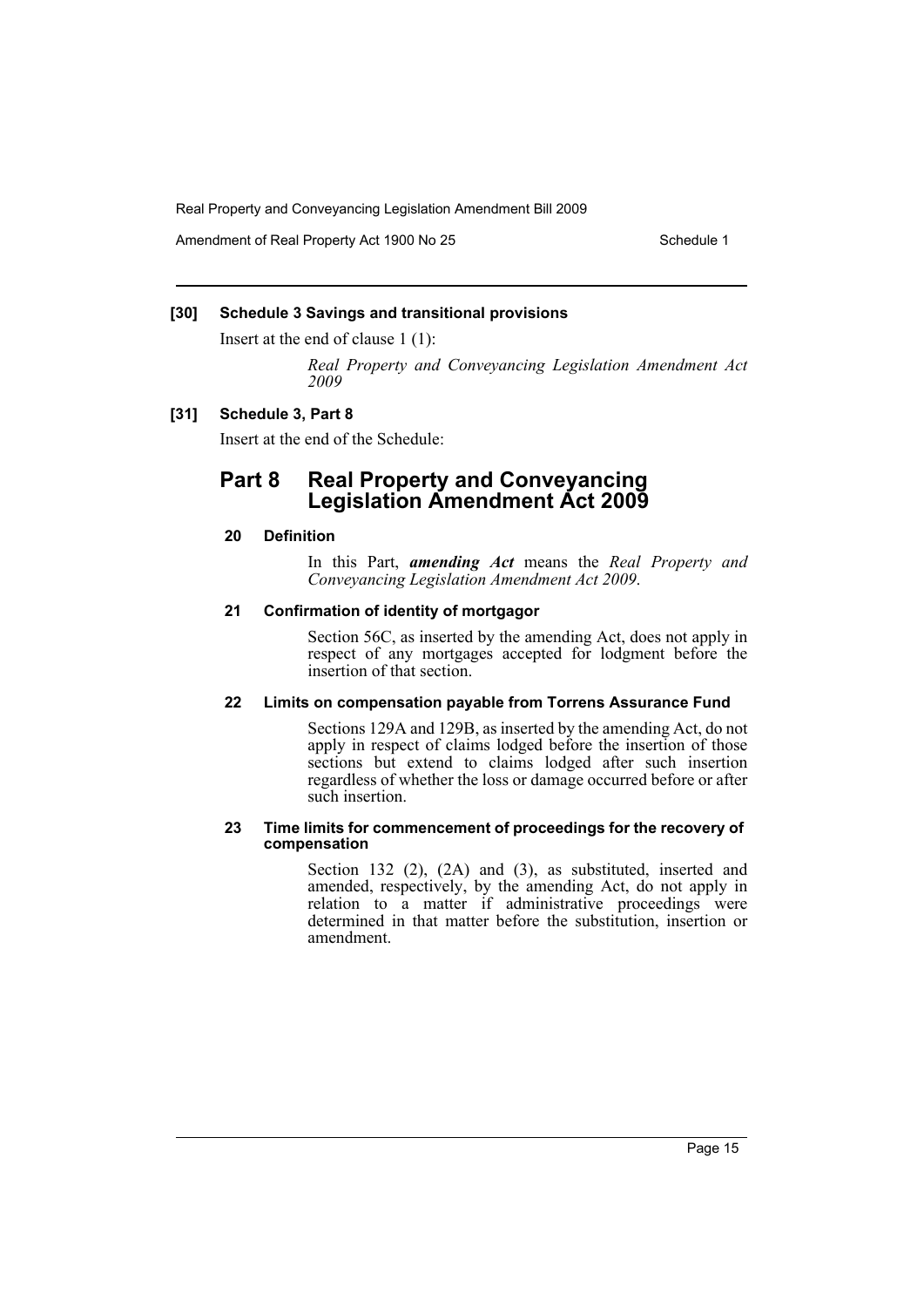# <span id="page-16-0"></span>**Schedule 2 Amendment of Conveyancing Act 1919 No 6**

#### **[1] Section 23G Exceptions to section 23F**

Insert after section 23G (b):

(b1) a transaction, initiated by the Crown, that redefines a boundary of Crown land that was brought under the provisions of the *Real Property Act 1900* on the application of the Registrar-General under section 13D of that Act,

#### **[2] Section 89 Power of Court to modify or extinguish easements, profits à prendre and certain covenants**

Insert after section 89 (1):

(1A) For the purposes of subsection (1) (b), an easement may be treated as abandoned if the Court is satisfied that the easement has not been used for at least 20 years before the application under subsection (1) is made.

#### **[3] Section 89 (5)**

Omit the subsection. Insert instead:

- (5) An order under this section that is registered in accordance with this section is binding on persons (whether or not of full age or capacity and whether or not such persons are parties to the proceedings or have been served with notice) who:
	- (a) are, or become, entitled to the easement or profit à prendre or interested in enforcing the restriction or obligation, and
	- (b) have, or obtain, an estate or interest in the land burdened by the easement, profit à prendre, restriction or obligation.

#### **[4] Section 111A**

Insert after section 111:

#### **111A Duties of mortgagees and chargees in respect of sale price of land**

- (1) A mortgagee or chargee, in exercising a power of sale in respect of mortgaged or charged land, must take reasonable care to ensure that the land is sold for:
	- (a) if the land has an ascertainable market value when it is sold—not less than its market value, or
	- (b) in any other case—the best price that may reasonably be obtained in the circumstances.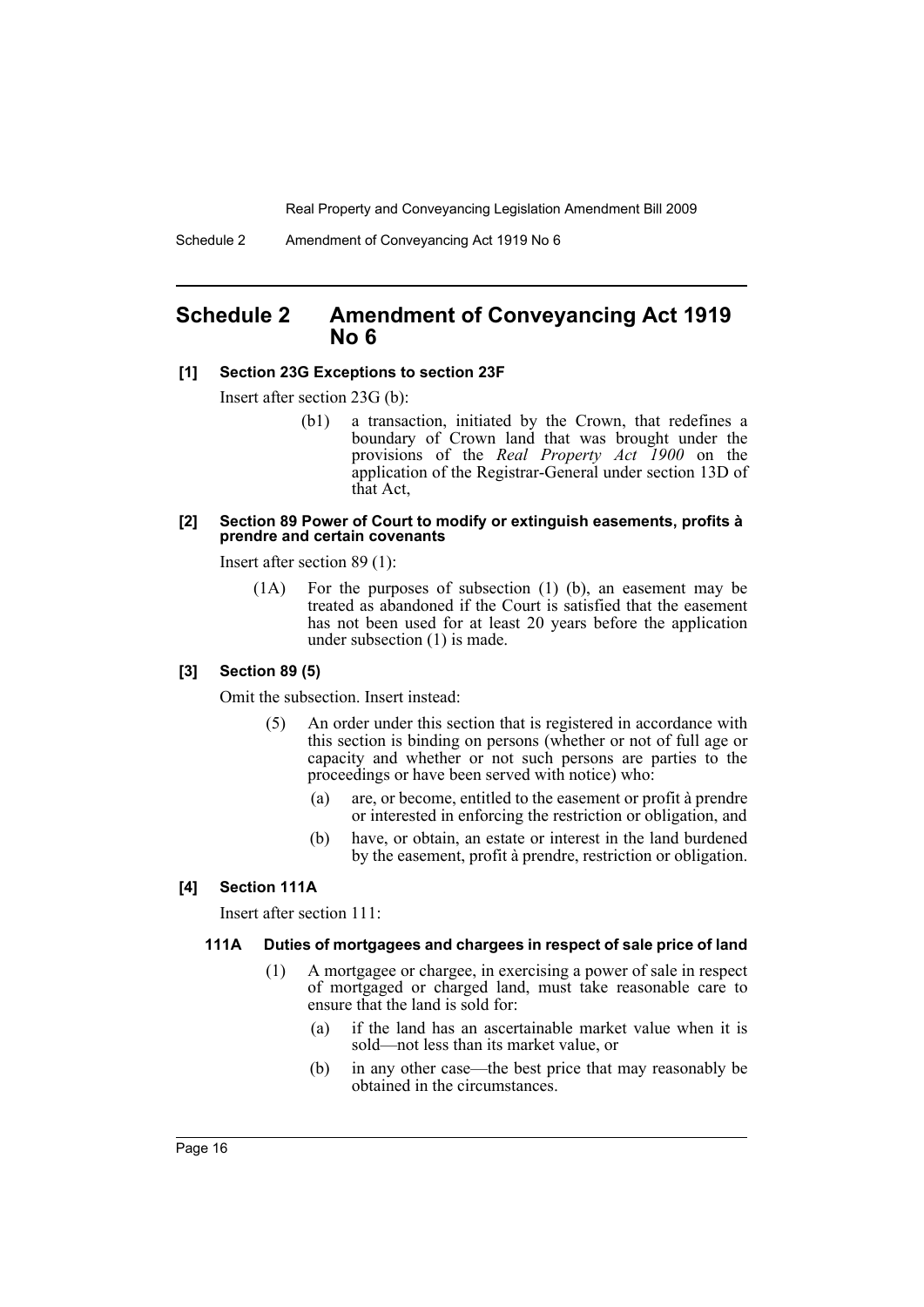Amendment of Conveyancing Act 1919 No 6 Schedule 2 Schedule 2

- (2) Subsection (1) applies to an agent appointed by a mortgagee or chargee to sell the mortgaged or charged land in the same way as it applies to a mortgagee or chargee exercising a power of sale in respect of mortgaged or charged land.
- (3) Nothing in section 112 (7) or 115 (2) of this Act, or in section 58 (1) of the *Real Property Act 1900*, affects the duty imposed by this section.
- (4) The title of the purchaser cannot be challenged on the ground that the mortgagee or chargee has committed a breach of any duty imposed by this section, but a person who suffers loss or damage as a result of the breach of the duty has a remedy in damages against the mortgagee or chargee exercising the power of sale or selling the land.
- (5) This section has effect despite any stipulation to the contrary.
- (6) Nothing in this section affects the operation of any rule of law relating to the duty of the mortgagee or chargee to account to the mortgagor or chargor.
- (7) This section applies to mortgages and charges whether made before or after the commencement of this section but only in relation to a sale arising as a consequence of a default occurring after the commencement of this section.
- (8) This section extends to mortgages and charges under the *Real Property Act 1900*.

# **[5] Schedule 9 Savings, transitional and other provisions**

Insert at the end of clause 1 (1):

*Real Property and Conveyancing Legislation Amendment Act 2009*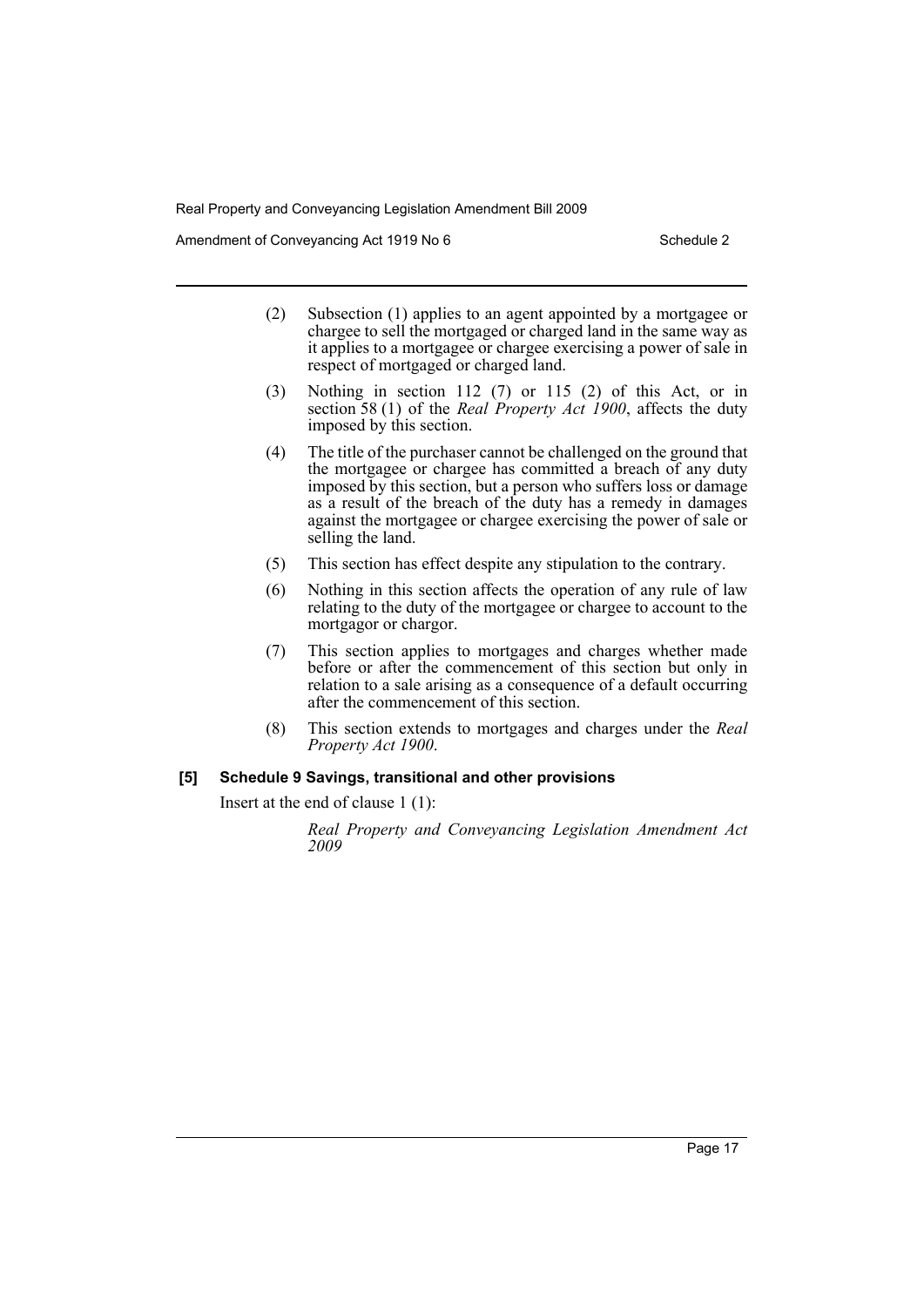Schedule 3 Amendment of other Acts

# <span id="page-18-0"></span>**Schedule 3 Amendment of other Acts**

# **3.1 Catchment Management Authorities Act 2003 No 104**

#### **Schedule 4 Catchment contributions**

Insert at the end of clause 10:

(2) The provisions of this clause have effect despite anything contained in section 42 of the *Real Property Act 1900*.

## **3.2 Coal Acquisition Act 1981 No 109**

## **Section 5 Vesting of coal in the Crown**

Insert after section 5 (3):

(4) The provisions of this section have effect despite anything contained in section 42 of the *Real Property Act 1900*.

# **3.3 Commons Management Act 1989 No 13**

#### **Section 14 Trust to have a fee simple estate in the common for which it is established**

Insert after section 14 (2):

(3) The provisions of this section have effect despite anything contained in section 42 of the *Real Property Act 1900*.

#### **3.4 Contaminated Land Management Act 1997 No 140**

#### **Section 40 Charge on land subject to cost notice**

Insert after section 40 (6):

(7) The provisions of this section have effect despite anything contained in section 42 of the *Real Property Act 1900*.

# **3.5 Crown Lands Act 1989 No 6**

#### **Section 100 Estate of trust**

Insert after section 100 (3):

(4) The provisions of this section have effect despite anything contained in section 42 of the *Real Property Act 1900*.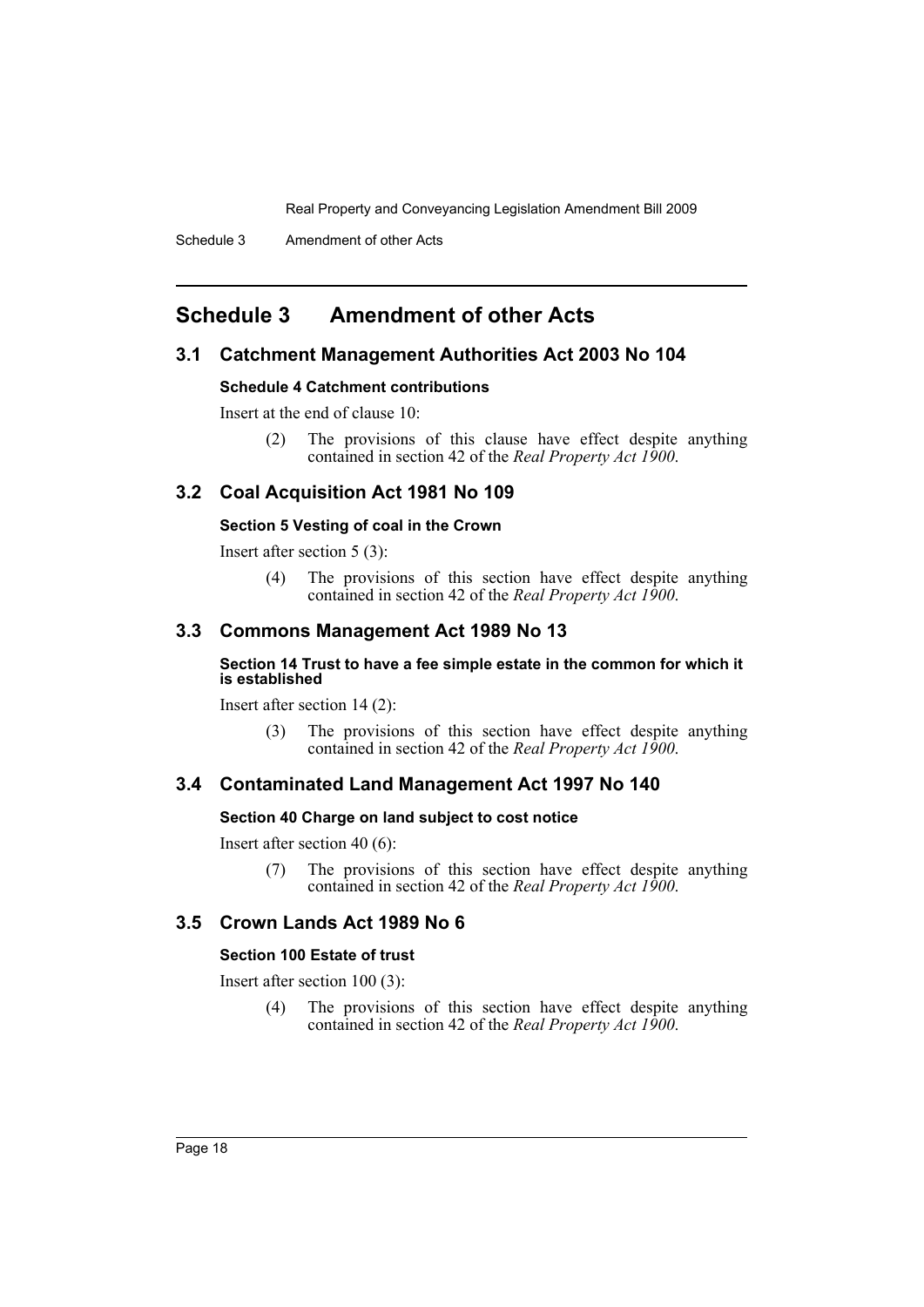Amendment of other Acts **Schedule 3** and the 3 set of the 3 set of the 3 set of the 3 set of the 3 set of the 3 set of the 3 set of the 3 set of the 3 set of the 3 set of the 3 set of the 3 set of the 3 set of the 3 set of

# **3.6 Electricity Supply Act 1995 No 94**

## **[1] Section 51 Ownership of electricity works**

Insert after section 51 (2):

(3) The provisions of this section have effect despite anything contained in section 42 of the *Real Property Act 1900*.

#### **[2] Section 53 Protection of certain electricity works**

Insert after section 53 (4):

(5) The provisions of this section have effect despite anything contained in section 42 of the *Real Property Act 1900*.

# **3.7 Environmental Planning and Assessment Act 1979 No 203**

### **Section 28 Suspension of laws etc by environmental planning instruments**

Insert after section 28 (5):

(6) The provisions of this section have effect despite anything contained in section 42 of the *Real Property Act 1900*.

# **3.8 Farm Water Supplies Act 1946 No 22**

#### **Section 12 Repayment of advance secured by deed of charge**

Insert after section 12 (4):

(5) The provisions of this section have effect despite anything contained in section 42 of the *Real Property Act 1900*.

#### **3.9 Gas Supply Act 1996 No 38**

# **Section 52 Ownership of gas works**

Insert after section 52 (2):

(3) The provisions of this section have effect despite anything contained in section 42 of the *Real Property Act 1900*.

# **3.10 Hunter Water Act 1991 No 53**

#### **[1] Section 19 Ownership of works**

Insert after section 19 (3):

(4) The provisions of this section have effect despite anything contained in section 42 of the *Real Property Act 1900*.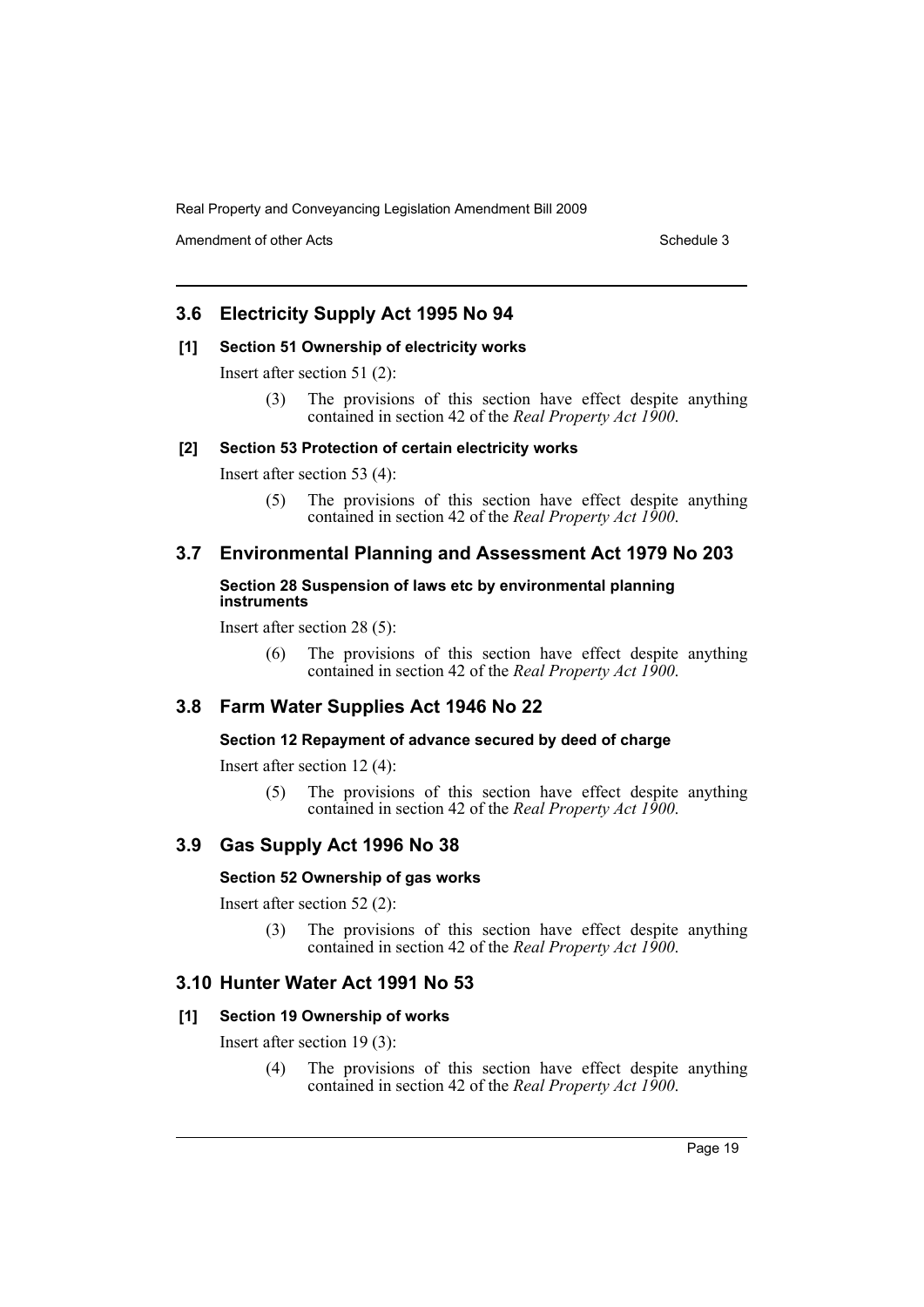Schedule 3 Amendment of other Acts

#### **[2] Section 25 Interference with works**

Insert after section 25 (6):

- (7) The provisions of this section have effect despite anything contained in section 42 of the *Real Property Act 1900*.
- **[3] Section 46 Rates on land within declared drainage areas charge on land**

Insert after section 46 (5):

(6) The provisions of this section have effect despite anything contained in section 42 of the *Real Property Act 1900*.

# **3.11 Land Tax Management Act 1956 No 26**

#### **Section 47 Land tax to be first charge on land**

Omit section 47 (3). Insert instead:

- (3) The provisions of this section have effect despite anything contained in:
	- (a) section 34 or any other provision of this Act, or
	- (b) section 42 of the *Real Property Act 1900*.

# **3.12 Local Government Act 1993 No 30**

**[1] Section 59A Ownership of water supply, sewerage and stormwater drainage works**

Insert after section 59A (2):

(3) The provisions of this section have effect despite anything contained in section 42 of the *Real Property Act 1900*.

# **[2] Section 550 Charge of rates and charges on land**

Insert after section 550 (4):

(5) The provisions of this section have effect despite anything contained in section 42 of the *Real Property Act 1900*.

# **3.13 Noxious Weeds Act 1993 No 11**

#### **Section 60 Expenses to be charged on land**

Insert after section 60 (4):

(5) The provisions of this section have effect despite anything contained in section 42 of the *Real Property Act 1900*.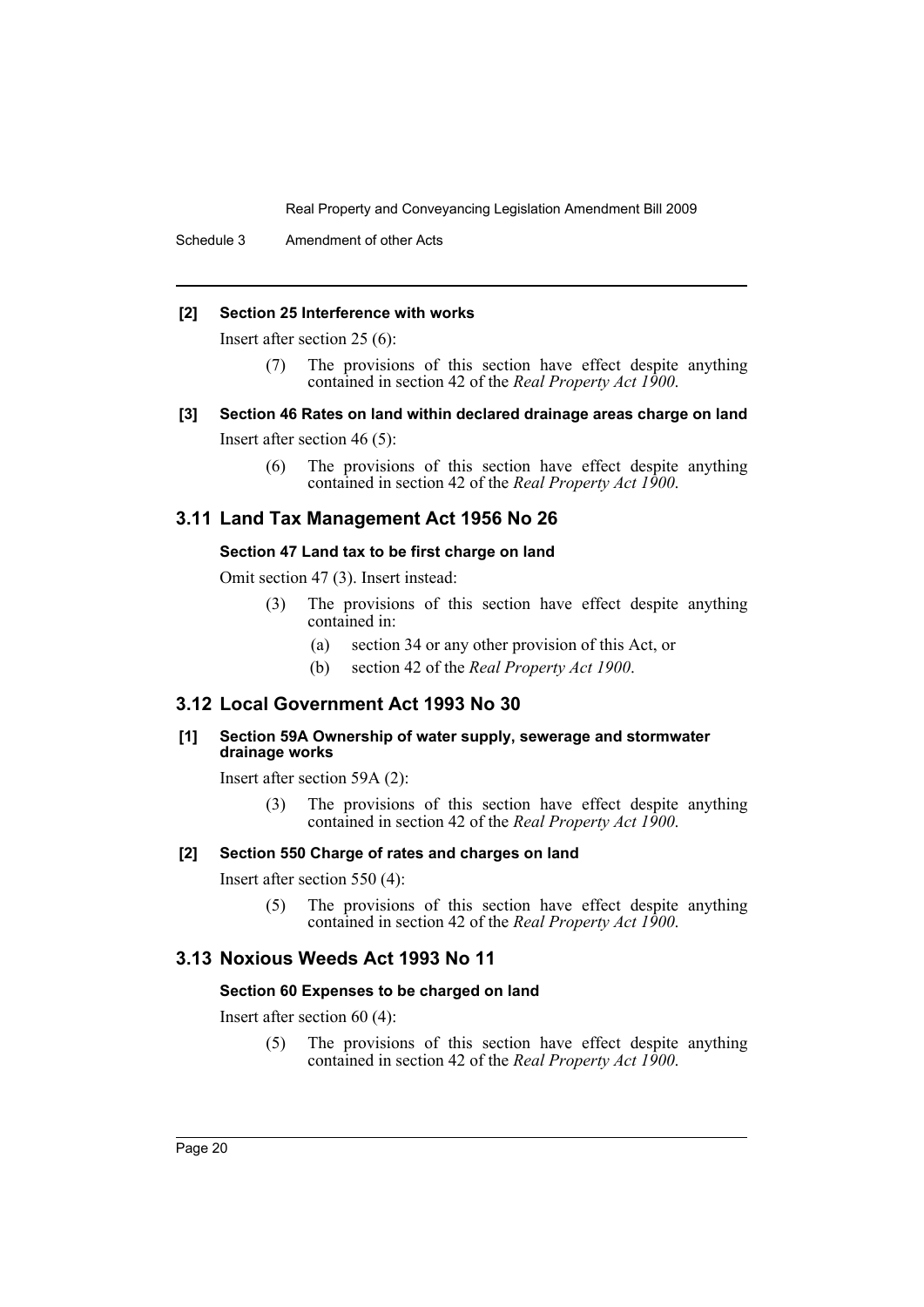Amendment of other Acts **Schedule 3** and the 3 set of the 3 set of the 3 set of the 3 set of the 3 set of the 3 set of the 3 set of the 3 set of the 3 set of the 3 set of the 3 set of the 3 set of the 3 set of the 3 set of

# **3.14 Rural Lands Protection Act 1998 No 143**

# **Section 201 Recovery of rates, charges, fees and other unpaid amounts**

Insert after section 201 (3):

(4) The provisions of this section have effect despite anything contained in section 42 of the *Real Property Act 1900*.

# **3.15 Soil Conservation Act 1938 No 10**

# **[1] Section 22 Preservation of proclaimed works**

Insert after section 22 (6):

(7) The provisions of this section have effect despite anything contained in section 42 of the *Real Property Act 1900*.

# **[2] Section 22K Repayment of advance secured by deed of charge**

Insert after section 22K (5):

(6) The provisions of this section have effect despite anything contained in section 42 of the *Real Property Act 1900*.

# **3.16 State Water Corporation Act 2004 No 40**

## **Section 21 Ownership of works**

Insert after section 21 (3):

(4) The provisions of this section have effect despite anything contained in section 42 of the *Real Property Act 1900*.

# **3.17 Sydney Water Act 1994 No 88**

#### **[1] Section 37 Ownership of works**

Insert after section 37 (3):

(4) The provisions of this section have effect despite anything contained in section 42 of the *Real Property Act 1900*.

#### **[2] Section 44 Protection of works**

Insert after section 44 (6):

(7) The provisions of this section have effect despite anything contained in section 42 of the *Real Property Act 1900*.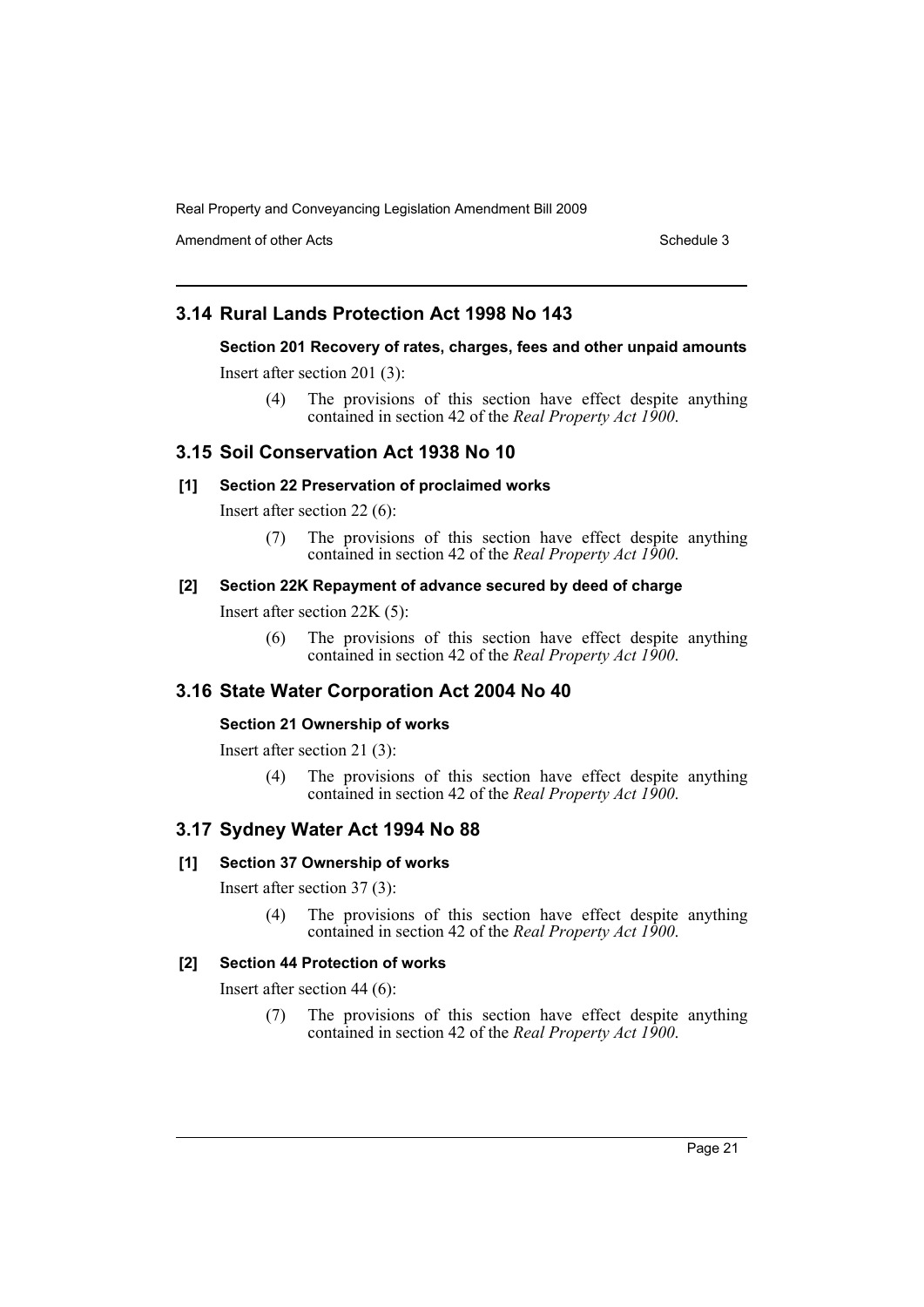Schedule 3 Amendment of other Acts

#### **[3] Section 64 Availability charges**

Insert after section 64 (5):

(6) The provisions of this section have effect despite anything contained in section 42 of the *Real Property Act 1900*.

#### **[4] Section 65 Stormwater drainage area charges**

Insert after section 65 (5):

(6) The provisions of this section have effect despite anything contained in section 42 of the *Real Property Act 1900*.

# **3.18 Sydney Water Catchment Management Act 1998 No 171**

#### **Section 54 Ownership of works**

Insert after section 54 (3):

(4) The provisions of this section have effect despite anything contained in section 42 of the *Real Property Act 1900*.

# **3.19 Transport Administration Act 1988 No 109**

**Schedule 6B Special provisions for underground rail facilities**

Insert after clause 7:

#### **8 Application of section 42 of Real Property Act 1900**

The provisions of this Schedule have effect despite anything contained in section 42 of the *Real Property Act 1900*.

# **3.20 Water Act 1912 No 44**

### **Section 119 Charge on land**

Insert after section 119 (2):

(3) The provisions of this section have effect despite anything contained in section 42 of the *Real Property Act 1900*.

# **3.21 Water Industry Competition Act 2006 No 104**

#### **Section 64 Ownership of water industry infrastructure**

Insert after section 64 (2):

(3) The provisions of this section have effect despite anything contained in section 42 of the *Real Property Act 1900*.